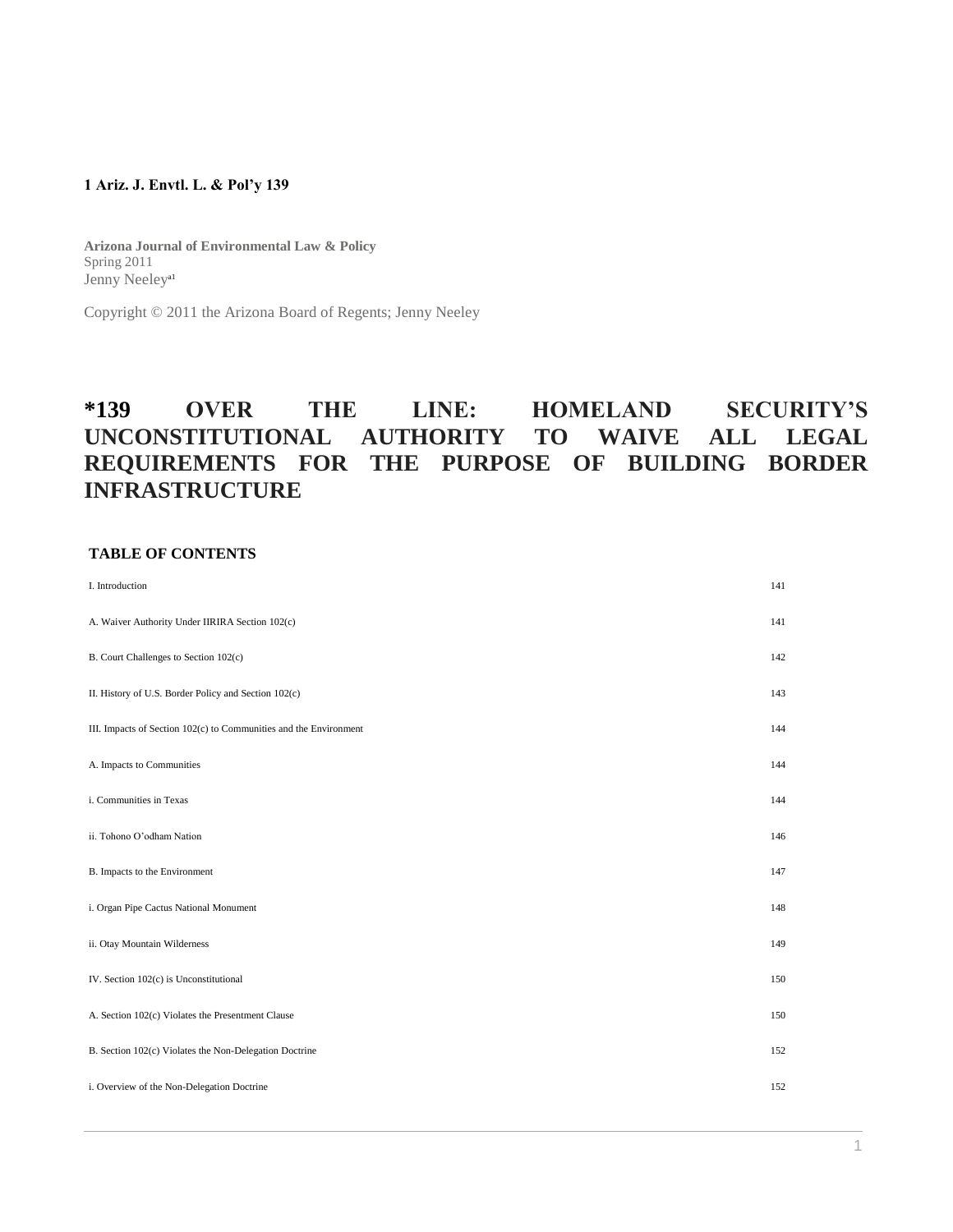| ii. The Waiver's Unprecedented Scope Exceeds the Outer Limits of the Non-Delegation Doctrine, But Remains Unexamined By the Courts                                    | 154 |
|-----------------------------------------------------------------------------------------------------------------------------------------------------------------------|-----|
| a. The unprecedented scope of Section $102(c)$ exceeds the 'outer limits' of the nondelegation doctrine                                                               | 154 |
| b. The true scope of the delegation remains unexamined by the courts                                                                                                  | 156 |
| iii. The Waiver's Restrictions on Judicial Review Violate the Non-Delegation Doctrine                                                                                 | 157 |
| a. The restrictions on judicial review make it impossible to determine whether the will of Congress is being obeyed                                                   | 157 |
| b. Availability of judicial review to ensure that the delegated authority is not exceeded is a critical factor in determining whether a delegation is constitutional. | 158 |
| V. Policy Interests Cannot Justify the Sweeping Authority of Section 102(c)                                                                                           | 161 |
| A. The Waiver Contains No Check on the Secretary's Authority and Bars Accountability                                                                                  | 161 |
| B. The Purpose of the Waiver Does Not Justify Its Sweeping Delegation of Authority and Lack of Accountability                                                         | 162 |
| VI. Conclusion                                                                                                                                                        | 165 |

# **\*141I. INTRODUCTION**

## *A. Waiver Authority Under IIRIRA Section 102(c)*

In April 2008, then-Secretary of the Department of Homeland Security (DHS) Michael Chertoff waived thirty-six federal and state laws across approximately 470 miles of the southern borderlands of the United States, an area spanning across all four border states, in order "to ensure the expeditious construction" of border barriers and roads.<sup>1</sup> In addition to waiving over two dozen environmental protection and cultural preservation laws, the Secretary also waived in their entirety laws protecting public health and safety, including the Federal Safe Drinking Water Act,<sup>2</sup> the Solid Waste Disposal Act,<sup>3</sup> and the Noise Control Act.<sup>4</sup> The Secretary also waived in its entirety the Administrative Procedure Act (APA), a law governing the actions of all federal agencies, providing transparency and oversight of agency decision-making.<sup>5</sup>

The Secretary made the unilateral decision to waive these laws for border barrier construction under the authority provided by § 102(c) of the Illegal Immigration Reform and Immigrant Responsibility Act of 1996 (IIRIRA): "Notwithstanding any other provision of law, the Secretary of Homeland Security shall have the authority to waive all legal requirements such Secretary, in such Secretary's sole discretion, determines necessary to ensure expeditious construction of the barriers and roads under this section." 6

Aside from the April 2008 multi-state waiver and another waiver issued the same day for a twenty-two mile project in Hidalgo County, Texas, then-Secretary Chertoff used the waiver authority in § 102(c) three additional times. In September 2005, he waived eight laws for a fourteen-mile fencing project in San Diego;<sup>7</sup> in January 2007 he waived seven laws for thirty-seven miles of fencing along the Barry M. Goldwater military range in southwestern Arizona;<sup>8</sup> and in April 2007, he waived twenty-one laws for almost five miles of barriers through the San Pedro Riparian National Conservation Area in southeastern Arizona.<sup>9</sup> The waiver for the San Pedro project was the only one issued in response to a court challenge.<sup>10</sup> The others were apparently issued preemptively, as no specific reason for **\*142** the waivers was given in the Federal Register notices, other than to "ensure expeditious construction of ... barriers and roads" along the U.S.-Mexico border.<sup>11</sup> To date, the waiver has been applied to almost 550 miles of barriers and roads along the southwest border.

## *B. Court Challenges to Section 102(c)*

Except for the January 2007 waiver, each time the § 102(c) waiver authority has been used, the section's constitutionality has been challenged. Each challenge has alleged an unconstitutional delegation of congressional authority to an executive agency,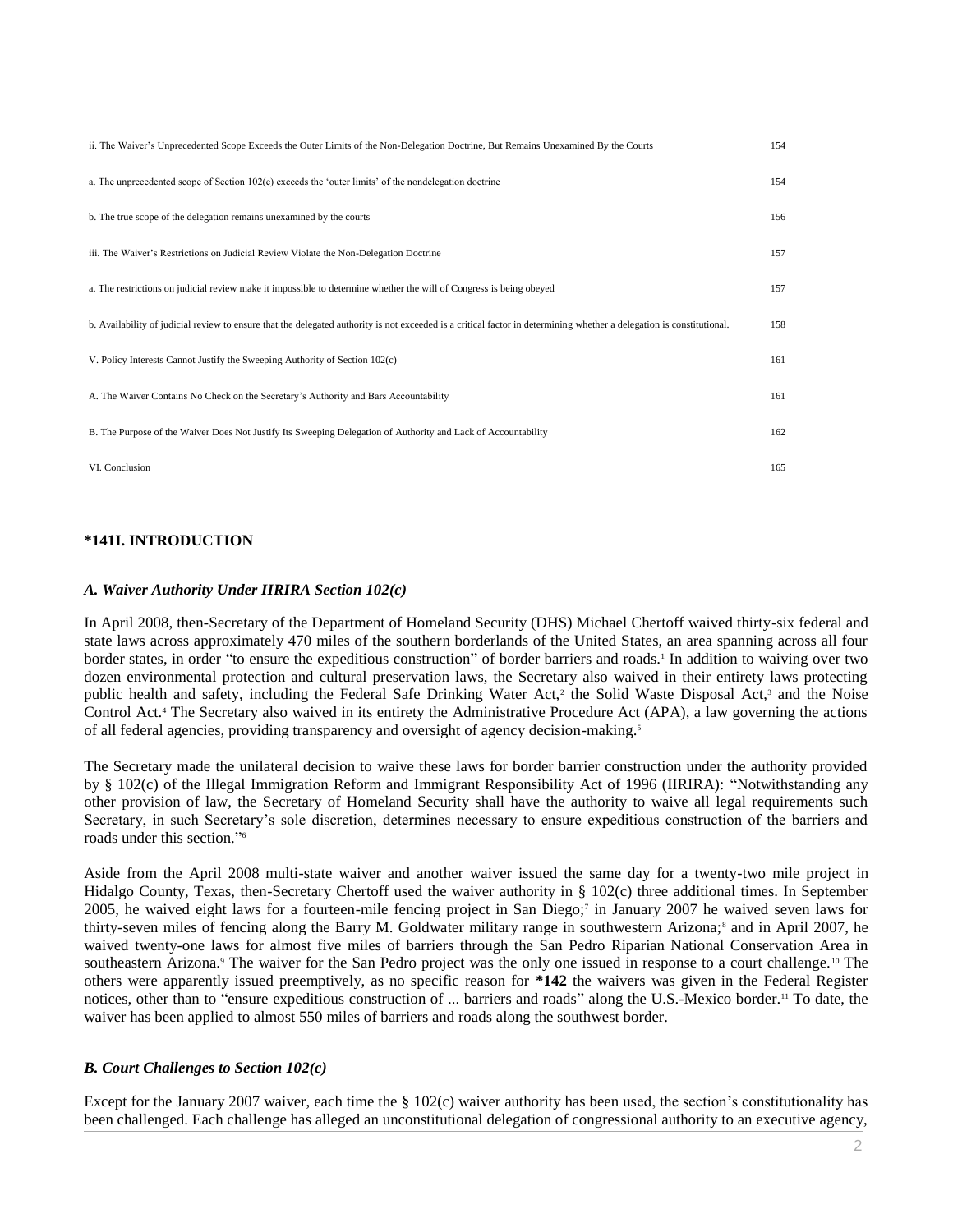specifically arguing that Congress failed to include an intelligible principle in their delegation;<sup>12</sup> that Congress unlawfully granted an executive official the authority to "partially repeal" laws;<sup>13</sup> and that the waiver unconstitutionally restricts judicial review.<sup>14</sup>

Each challenge has failed, and none has been appealed, because the waiver strips federal appellate courts of jurisdiction. <sup>15</sup> Regarding judicial review, the statute reads:

The district courts of the United States shall have exclusive jurisdiction to hear all causes or claims arising from any action undertaken, or any decision made, by the Secretary of Homeland Security pursuant to paragraph (1). A cause of action or claim may only be brought alleging a violation of the Constitution of the United States. The court shall not have jurisdiction to hear any claim not specified in this subparagraph ....

An interlocutory or final judgment, decree, or order of the district court may be reviewed only upon petition for a writ of certiorari to the Supreme Court of the United States.<sup>16</sup>

These restrictions on judicial review have prevented an appeal of district court decisions regarding the waiver's constitutionality, and thus far the U.S. Supreme Court has denied the petitions for certiorari requesting review of this waiver.

The purpose of § 102(c) is to "ensure expeditious construction of the barriers and roads" along U.S. borders in an effort to curb illegal immigration, and it has been used to expedite construction along almost 550 miles of the southwest border. However, there is growing evidence that the use of this waiver has resulted in severe consequences across the southwest borderlands. After outlining a brief history of U.S. border policy and § 102(c), this Paper will examine those consequences, particularly for borderland communities and natural resources.

This Paper will then demonstrate why § 102(c) likely violates the U.S. Constitution. First, the waiver bypasses constitutional requirements for enacting and repealing laws, **\*143** violating the Constitution's Presentment Clause. Second, the scope of authority delegated to the DHS Secretary is unprecedented, and likely falls outside the broad limits of the non-delegation doctrine. However, the scope of authority remains unexamined by district courts, which have thus far failed to recognize the waiver's unprecedented nature and have repeatedly mischaracterized its breadth. They have found the delegation constitutional primarily because of incorrect assumptions about the waiver's geographic scope or the types of laws that can be waived. With no opportunity to appeal, these faulty decisions have been used as precedent in subsequent findings that the waiver is constitutional, and these decisions continue to stand despite clear error in the court's opinions.

The waiver is also unconstitutional under the non-delegation doctrine because it precludes any judicial review of whether the delegated authority is being used in conformance with the intentions of Congress, or whether that authority has been exceeded. This type of review is intricately tied to the intelligible principle requirement and is a critical factor of the otherwise broad non-delegation doctrine. This is because, without the availability of this type of review, there is no way to ensure that the intelligible principle is being followed. Appellate courts have repeatedly found this type of judicial review essential in finding delegations constitutional, despite the expansive parameters of the doctrine as it exists today.

Aside from its unconstitutionality, the policy interests behind this delegation justify neither the breadth of this waiver nor its absence of accountability. The purpose of the waiver is to expedite construction of barriers along the U.S.-Mexico border in order to curb illegal immigration, yet there is little evidence to show this policy underlying the waiver provides any benefit to these efforts. In fact, most available evidence points to the conclusion that building border barriers does little to stop illegal immigration, despite its high price tag. In light of the troubling evidence regarding the costs and benefits of the policy the waiver is meant to further, as well as the severe consequences to both communities and the environment that are directly related to the use of the waiver, it is clear that § 102(c) is bad policy. It is also unconstitutional, and immediate action should be taken to repeal the waiver authority, either through U.S. Supreme Court review or immediate legislative action, before more damage is done.

# **II. HISTORY OF U.S. BORDER POLICY AND SECTION 102(C)**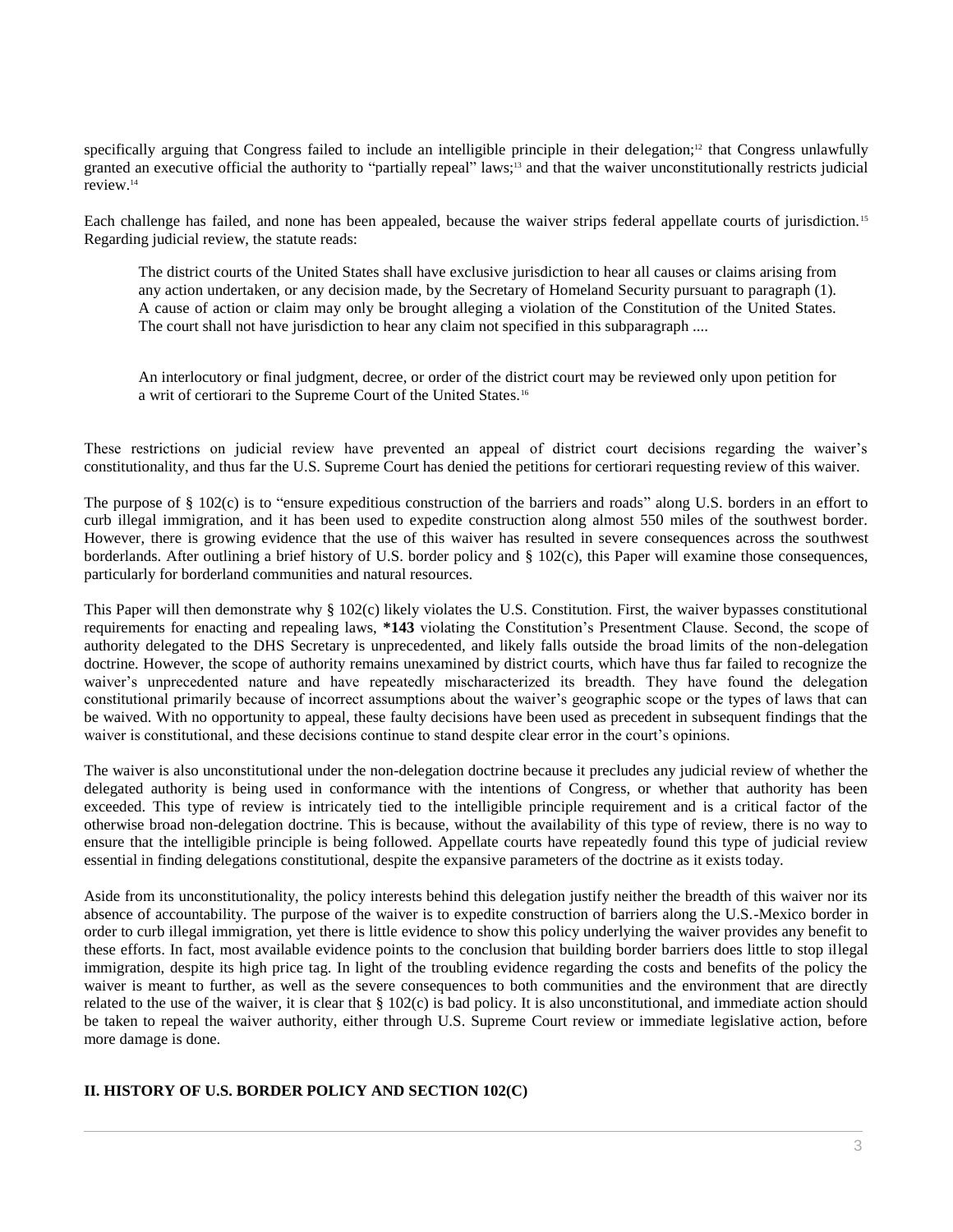The waiver authority found in § 102(c) is one piece of a broader policy that relies heavily on the installation of tactical infrastructure to secure U.S. borders from illegal entry outside designated ports-of-entry. Starting with fencing construction along California's border in 1990 and the implementation of Operation Gatekeeper in 1994, the United States has been constructing fences and other infrastructure along the U.S.-Mexico border for twenty years.<sup>17</sup>

**\*144** The IIRIRA, passed in 1996, continued this policy by giving broad authority to the U.S. Attorney General to construct border barriers, including granting the authority to waive the National Environmental Policy Act (NEPA) and the Endangered Species Act (ESA) to the extent necessary to ensure expeditious construction of a specific, fourteen-mile fencing project in the San Diego sector.<sup>18</sup> In 2005, this waiver authority was expanded by the REAL ID Act to encompass not just the San Diego fence, but all barriers and roads that may be constructed pursuant to IIRIRA.<sup>19</sup> It was also expanded to apply not just to NEPA and the ESA, but to "all legal requirements [the DHS] Secretary, in such Secretary's sole discretion, determines necessary to ensure expeditious construction of the barriers and roads[.]" <sup>20</sup> This expansion came in the form of an amendment attached to must-pass appropriation measures funding the Iraq war and Indonesian tsunami relief, and it was passed without any consideration by the appropriate committees.<sup>21</sup>

In 2006, the IIRIRA was amended again with the passage of the Secure Fence Act (SFA), and now mandates that fences be built "along not less than 700 miles of the southwest border where fencing will be most practical and effective ...."<sup>22</sup> As of June 2009, DHS had completed 633 miles of fencing mandated by the SFA.<sup>23</sup> To accomplish this, the DHS Secretary waived federal and state laws along almost 550 miles of U.S. border, applying the § 102(c) waiver to almost all of the fencing built under the SFA.

## **III. IMPACTS OF SECTION 102(C) TO COMMUNITIES AND THE ENVIRONMENT**

The use of the waiver authority has already had significant consequences across the southwest border region, severely impacting communities along the entire stretch of that region, and inflicting irreversible damage upon some of the most unique and valuable natural areas on the continent.

# *A. Impacts to Communities*

#### *i. Communities in Texas*

Texas has numerous population centers lining its southern border, and many of these communities are directly impacted by border infrastructure, particularly the 700 miles of new fencing mandated under the SFA. Many communities strongly opposed this **\*145** additional border infrastructure, including the Texas Border Coalition, which describes itself as a "collective voice of border mayors, county judges, and communities on issues that affect border region quality of life," representing "more than 2.1 million people from Brownsville to El Paso." <sup>24</sup> The Texas Border Coalition has long opposed the current border policy's disproportionate emphasis on fencing and infrastructure, and has strongly urged DHS to focus on securing ports-of-entry rather than the areas between ports of entry.<sup>25</sup> The Coalition describes the Congressional mandate for more fencing as an "ineffective, anachronistic strategy that has not kept pace with developments at the border or with the risk assessments made by the criminal cartels." 26

Section 102(c) has made the situation for communities along the border even worse because, by allowing the agency to skirt all legal requirements, it destroys any incentive for DHS to consult with communities. Public officials from several Texas border cities have publicly complained that DHS ignored their concerns while fast-tracking fence construction, and have accused the agency of refusing to consult with local officials prior to construction.<sup>27</sup> Arizona public officials voiced similar complaints after the April 2008 waiver, accusing the agency of not consulting with any state or local officials, and not alerting Arizona's two border-area congressional representatives that the multi-state waiver was being considered, despite the fact that it applied to hundreds of miles of Arizona's border.<sup>28</sup>

In addition to ignoring community concerns and refusing to consult with those directly affected by the border wall authorized under § 102(c), DHS has also been repeatedly criticized for its seemingly arbitrary decisions regarding the placement of fencing.<sup>29</sup> One of the most egregious examples was the initial plan to construct a portion of the fence across the University of Texas-Brownsville campus, literally splitting the campus in two and leaving **\*146** 180 acres of it south of the fence.<sup>30</sup> The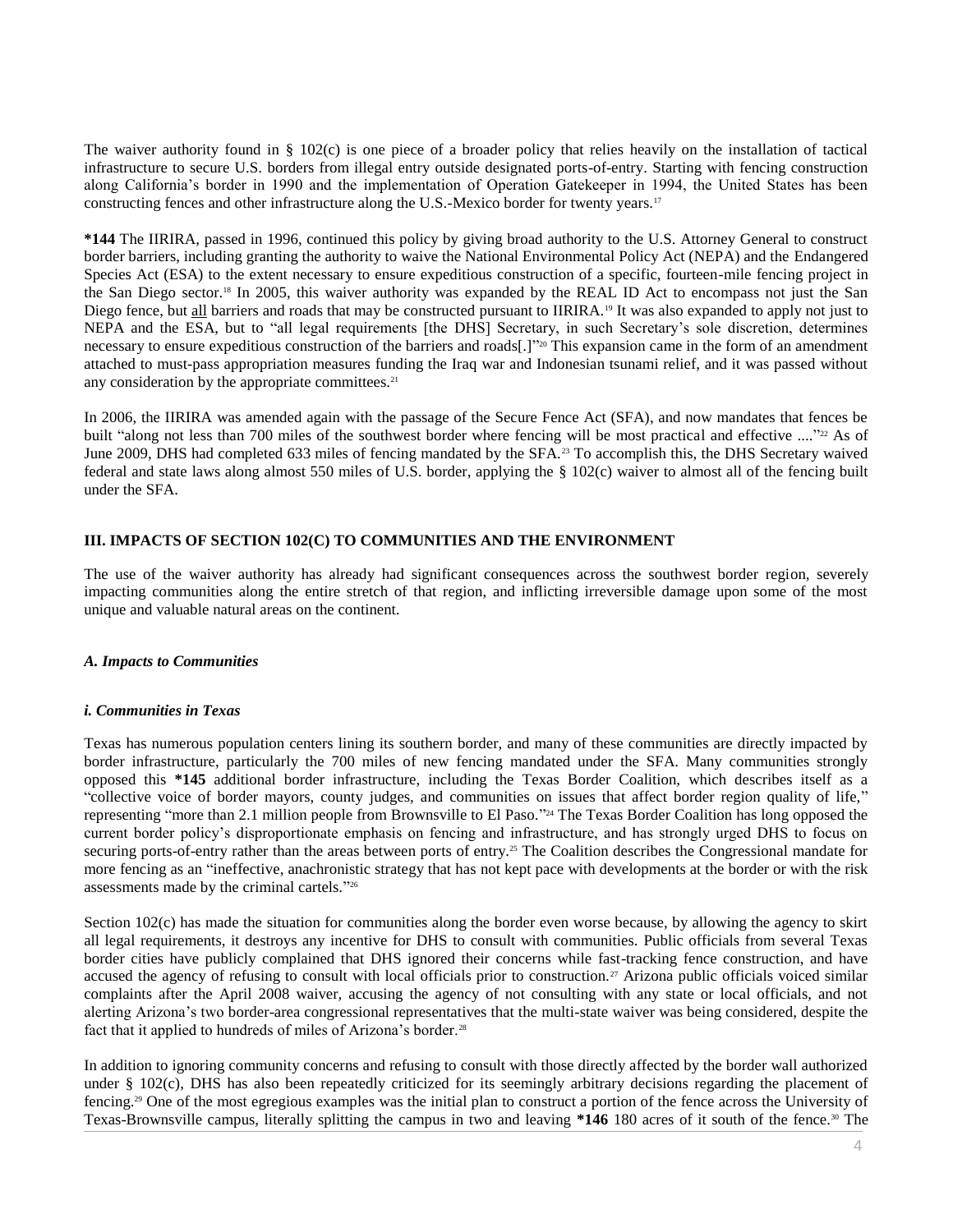plan was later dropped, but only after the University filed a federal lawsuit and DHS agreed to a settlement.<sup>31</sup> However, most landowners have not been as successful as the university when trying to prevent DHS from taking their land; as of June 2008, over 400 south Texas landowners have had property condemned for fence construction, with little recourse available due to the waiver's severe limitations on appellate review.<sup>32</sup>

# *ii. Tohono O'odham Nation*

The Tohono O'odham Nation's ancestral lands stretch across the Sonoran Desert from central Arizona, south into Mexico, and west to the Gulf of California.<sup>33</sup> Today, the Nation's lands are bisected by the U.S.-Mexico border, and many O'odham communities lie south of the international line.<sup>34</sup> Enrolled members of the Nation who live in these communities rely on the freedom to cross into the United States in order to receive necessary tribal benefits such as education and health care, as well as to visit family members and practice their customs and religion.<sup>35</sup>

The infrastructure buildup to the east and west of the Nation over the last fifteen years has funneled an overwhelming amount of border traffic onto Tohono O'odham lands, causing severe consequences across the community.<sup>36</sup> Growing restrictions on crossing the border, including new infrastructure and increasing U.S. Border Patrol (USBP) presence, have had severe consequences on the Nation's 1500 members who live south of the international line, as well as many others who routinely travel back and forth. Crossing has become increasingly difficult, and tribal members have been wrongly detained and deported to Mexico "on countless occasions." <sup>37</sup> In an interview with *The New York Times*, Tribal Chairman Norris stated that even he had been stopped and questioned by border agents. Commenting on the the heavy USBP presence, Chairman Norris said, "Quite frankly, the people are getting sick of it."<sup>38</sup>

**\*147** The tribe has long been an outspoken opponent against wall construction across its land.<sup>39</sup> Shortly after the multi-state waiver was invoked in April 2008, Chairman Norris testified to Congress about the severe impacts of § 102(c) and the resulting barrier construction on the Nation, describing past waivers for projects across ancestral lands that resulted in damage to archeological sites, as well as instances of human remains being dug up and run over by construction equipment.<sup>40</sup> Norris further testified that the multi-state waiver, which included fifty-five of the Nation's seventy miles of border, was invoked without any consultation with the tribe, despite its historic cooperation with DHS on border enforcement.<sup>41</sup> Norris expressed his extreme disappointment with "DHS's inflexible desire to move forward within an unreasonable timeframe," which "unnecessarily damaged the environment and cultural resources," and concluded by stating that the agency's failure to consult with the tribe prior to waiving laws across their land had "undermined [their] partnership." 42

# *B. Impacts to the Environment*

Commonly depicted as barren wastelands, the southern border of the United States crosses some of the most unique and diverse landscapes on the planet. Arizona's border is a showcase of desert parks and federally protected lands, containing national forests, wilderness areas, monuments, and wildlife refuges stretching from the Colorado River to the New Mexico border.<sup>43</sup> The Sky Island region encompasses the southeastern corner of Arizona, southwestern New Mexico and the northern portion of Mexico, and is habitat for an exceptionally rich diversity of plants and animals. The region, so named because of its towering mountains rising out of the surrounding desert "sea," is located at the confluence of four distinct ecosystems--the Sonoran Desert, the Chihuahuan Desert, the Rocky Mountains and the Sierra Madre Occidental--and is considered one of the most diverse ecosystems on the planet.<sup>44</sup> The region is home to an array of species found nowhere else, **\*148** and even serves as the northernmost range for tropical species such as the jaguar and the thick-billed parrot.<sup>45</sup>

Once remote and tranquil, the natural areas lining Arizona's border are now inundated with border activity, a direct result of fencing elsewhere that funnels border traffic into the region's most remote lands, tearing apart the landscape. <sup>46</sup> After the § 102(c) waiver authority was expanded, many groups concerned with the environmental impacts of current U.S. border policy feared the situation would only become worse, considering that DHS is no longer required to assess potential impacts prior to constructing fencing and other infrastructure.<sup>47</sup>

Evidence that border infrastructure authorized under § 102(c) is directly harming the environment is mostly anecdotal thus far, due to its relatively recent implementation. However, several of the projects that proceeded under the authority of the waiver have confirmed many people's fears about what would happen if DHS was given unfettered discretion to waive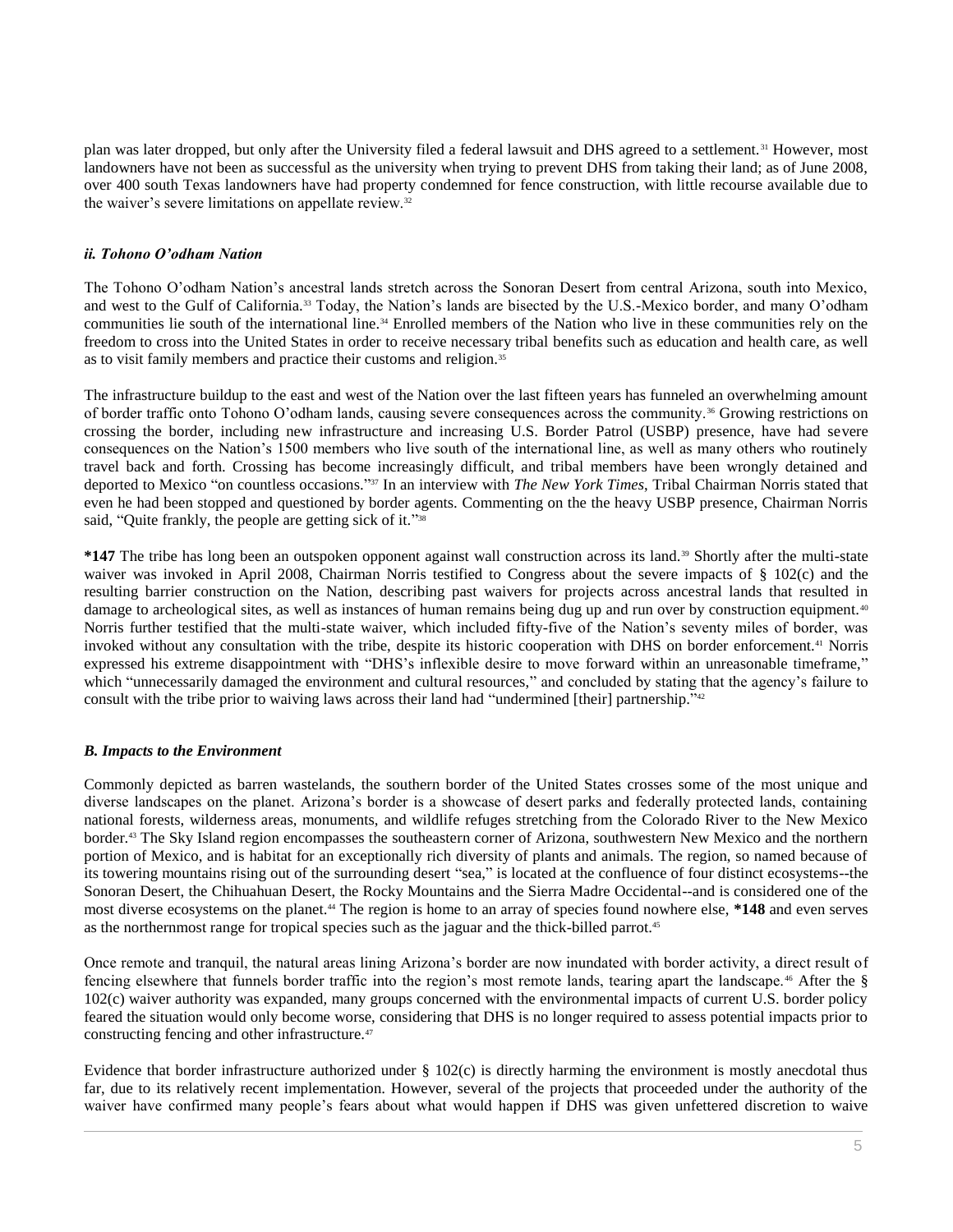environmental laws along the border. These projects, which include fencing within the Organ Pipe Cactus National Monument in Arizona and within California's Otay Mountains, illustrate the dangers of the broad authority granted under § 102(c).

#### *i. Organ Pipe Cactus National Monument*

On July 12, 2008, Organ Pipe Cactus National Monument (OPCNM) received almost two inches of rain in about an hour and a half, during a rainfall event considered "typical of monsoon thunderstorms" that occur regularly in the desert monument during the summer.<sup>48</sup> The flood event provided the National Park Service (NPS) an opportunity to measure the impacts of a new 5.2-mile pedestrian fence constructed that spring along the monument's border with Mexico.<sup>49</sup> Prior to construction, NPS had expressed their concerns regarding potential impacts the fence may have on the monument, specifically impacts on the area's natural drainage systems, which flow from north to south across the international boundary during flood events.<sup>50</sup> NPS worried that the fence would impede floodwaters and cause the drainages to become blocked with debris, which in turn would force floodwater to **\*149** flow laterally along the fence, resulting in damage both upstream and downstream on both sides of the border.<sup>51</sup>

In response to these concerns, DHS assured NPS that "[t]the pedestrian fence would not impede the natural flow of water and would allow proper conveyance of floodwater ... eliminat[ing] the potential to cause backwater flooding on either side of the U.S.-Mexico border." <sup>52</sup> However, in a report issued after the July 12th rainfall event, NPS confirmed that their predictions had been confirmed, and the fence had indeed "impeded the natural flow of water and did not properly convey floodwaters."<sup>53</sup> Despite DHS's promises, the fence failed to meet hydrologic performance standards set by the U.S. Army Corps of Engineers, as well as DHS's own standards, which they had set in an environmental assessment completed for the project prior to the 2008 multi-state waiver.<sup>54</sup> After invoking that waiver, which included the Lukeville fence project, DHS did not comply with the scientifically-based standards they had originally agreed to follow.

## *ii. Otay Mountain Wilderness*

In fall 2009 DHS completed construction on a 3.6-mile stretch of 18-foot tall steel fencing across the Otay Mountains east of San Diego.<sup>55</sup> Included as a project under the April 2008 multi-state waiver, the construction proceeded despite objections from conservationists, who worried about impacts to Otay Mountain Wilderness, where a portion of the project was sited. <sup>56</sup> In order to cut roads and install the fence across the rough mountain terrain, hillsides had to be bulldozed and over 530,000 cubic yards of rock had to be removed, resulting in significant landscape alteration.<sup>57</sup>

After the waiver was signed, the massive earthmoving project commenced, and resulted in barren hillsides devoid of water-slowing vegetation, widely expected to cause significant problems with erosion in the area.<sup>58</sup> In addition, construction activities and the resulting dust have caused problems for the rare Tecate cypress in the Otay Mountain Wilderness, and for the imperiled Thorne's hairstreak butterfly, which relies on the Tecate cypress as a host plant.<sup>59</sup> Some scientists working in the area believe that if DHS had **\*150** followed federal requirements instead of waiving environmental laws, the impacts could have been mitigated, but the agency refused to follow the advice of experts.<sup>60</sup>

Because of the massive landscape alteration it required, the fencing project across the Otay Mountains was the priciest stretch of fencing ever built on the U.S.-Mexico border, costing \$57.7 million, or \$16 million per mile, four times as much as similar fencing.<sup>61</sup> Many have questioned the need for fencing across such rugged terrain, and in 2006 a Border Patrol spokesman dismissed any need for a fence in this exact area, stating "you simply don't need a fence. It's such harsh terrain it's difficult to walk, let alone drive ... there's no reason to disrupt the land when the land itself is a physical barrier."<sup>22</sup>

# **IV. SECTION 102(C) IS UNCONSTITUTIONAL.**

The waiver authority found in § 102(c) likely violates the Constitution in several ways. First, by allowing an executive official to waive, in their entirety, all legal requirements in order to construct border infrastructure, the waiver bypasses constitutional requirements for enacting and repealing laws. Second, this waiver violates the non-delegation doctrine because of the unprecedented scope of the authority it delegates to a single executive official. However, the waiver's scope remains unexamined. The district court has repeatedly mischaracterized its sweeping nature, finding the waiver constitutional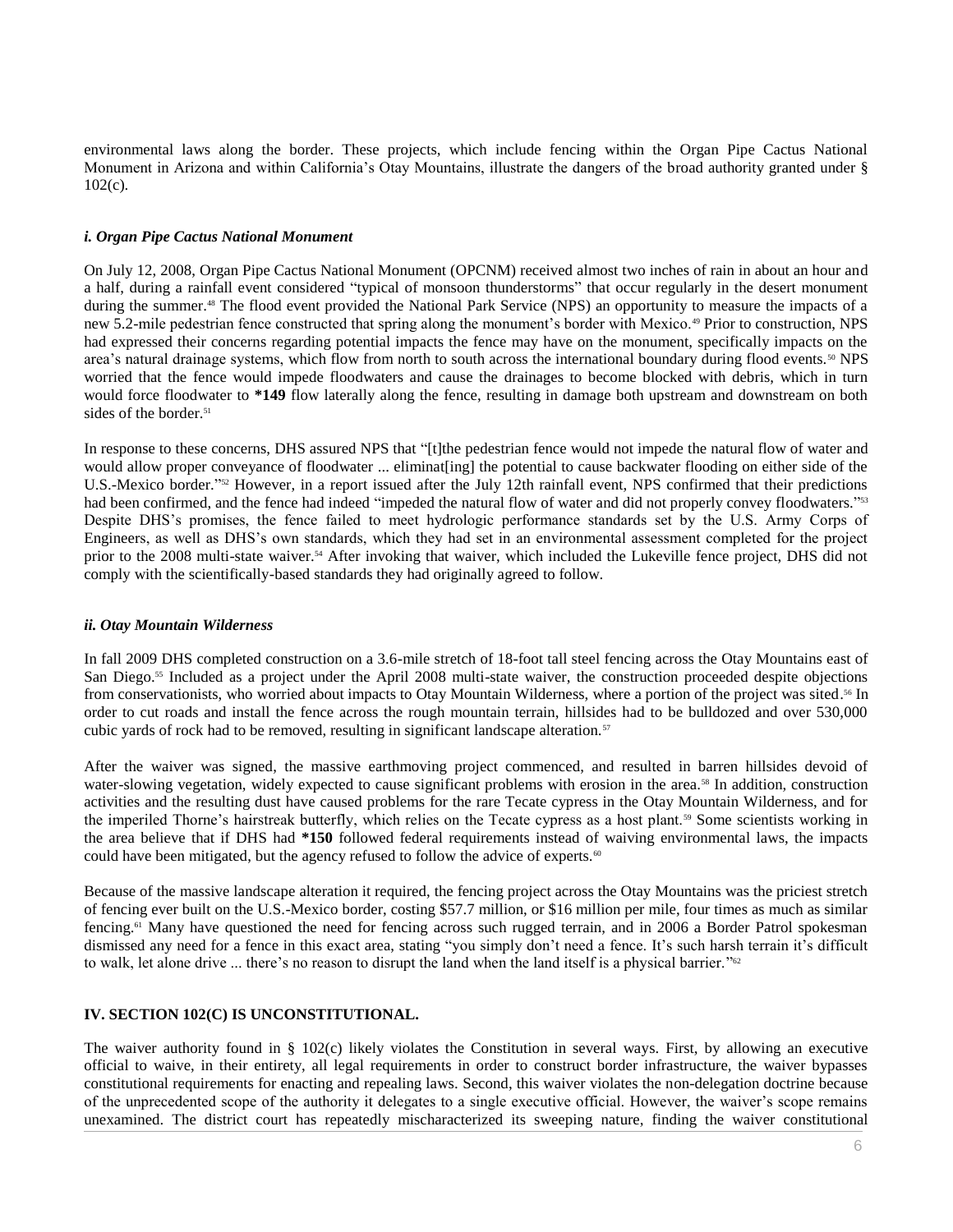primarily based on incorrect assumptions that the waiver is somehow limited either geographically or in the types of laws that can be waived. Third, the waiver violates the non-delegation doctrine because it bars judicial review of whether the congressional authority delegated is being used in conformance with the wishes of Congress, or whether that authority is being exceeded. This type of judicial review is a critical factor in determining whether a delegation is constitutional.

## *A. Section 102(c) Violates the Presentment Clause*

As compellingly argued by plaintiffs in *Defenders of Wildlife v. Chertoff*, § 102(c) violates the Constitution's Presentment Clause because, by delegating to the Secretary the unilateral authority to void any law, the provision bypasses the constitutional requirements for enacting and repealing laws.<sup>63</sup> Plaintiffs relied on *Clinton v. City of New York*, where the U.S. Supreme Court held that President Clinton violated the Presentment Clause when he exercised his authority under the Line Item Veto Act to cancel provisions of the Balanced Budget Act and the Taxpayer Relief Act.<sup>64</sup> The Court found that the cancellation of a provision and the repeal of the provision are the same, because both prevent the decision "from having legal force or effect." <sup>65</sup> Thus, the Court held that the president's cancellation **\*151** of provisions under the Line Item Veto Act violated the Constitution because "repeal of statutes, no less than enactment, must conform with Art[icle] I." 66

Relying on *Clinton*, plaintiffs in *Defenders of Wildlife* argued that the power to waive any otherwise applicable law in order to expedite border wall construction "is unmistakably the power partially to repeal or amend such laws ...."<sup>or</sup> The U.S. District Court rejected this argument, finding that the waiver authority does not amount to a partial repeal because, according to the court, the waiver does not render the laws waived without "legal force or effect under any circumstance."<sup>68</sup>

However, the U.S. Supreme Court in *Clinton* did not say that the action must render a provision without legal force or effect "under any circumstance" in order to amount to a repeal. In fact, the Court in *Clinton* noted that it was irrelevant if the cancelled items at issue continued to have budgetary effects elsewhere, because the cancellation had rendered those provisions "entirely inoperative as to appellees."<sup>69</sup> The Court made clear that "the cancellation of one section of a statute may be the functional equivalent of a partial repeal even if a portion of the section is not canceled."<sup>70</sup>

Despite the clear similarities of the waiver authority in  $\S$  102(c) and the authority to cancel provisions under the Line Item Veto Act, the court in *Defenders of Wildlife* dismissed the comparison between the waiver and a "partial repeal," instead, pointing out that the laws are only rendered inapplicable in the areas specified by the waivers, and still apply elsewhere.<sup>71</sup> The court went on to cite "myriad examples of waiver provisions in federal statutes [where plaintiffs] have not questioned Congress's ability to confer the waiver power," implying that the § 102(c) waiver power deserves similar deference.<sup>72</sup>

However, as pointed out by plaintiffs in their petition of certiorari to the Supreme Court, every one of the delegations cited by the court has a considerably narrower scope than the waiver authority here.<sup>73</sup> For example, the Intelligence Authorization Act only allows the Secretary of Defense to waive laws "pertaining to the management and administration of Federal agencies" in connection with certain commercial activities.<sup>74</sup> Similarly, the waiver authority in the Toxic Substances Control Act is restricted to only provisions within the Act itself, and requires the Administrator to "maintain a written record of the basis upon which such waiver was granted." <sup>75</sup> The waiver authority in the No Child Left Behind Act only allows the waiver of a "regulation, policy, or procedure promulgated by that department **\*152** [responsible for providing education and related services provided to Indian students].<sup>"76</sup> The Trade Sanctions Reform and Export Enhancement Act waiver is also limited in scope, permitting the President to only waive restrictions on aid to Iran, Libya, North Korea, and Sudan for national security or humanitarian reasons.<sup>77</sup> In sum, all of the statutes cited by the district court either specify the statutes to be waived, require some sort of reporting requirements from the executive, or provide for judicial review in order to ensure that the authority delegated is not exceeded. § 102(c) contains no such limitations.

# *B. Section 102(c) Violates the Non-Delegation Doctrine*

# *i. Overview of the Non-Delegation Doctrine*

The principle of separation of powers is at the foundation of a tripartite government.<sup>78</sup> It was thought that "if a given policy can be implemented only by a combination of legislative enactment, judicial application, and executive implementation, no man or group of men will be able to impose its unchecked will."<sup>79</sup> Separation of powers was never considered a way to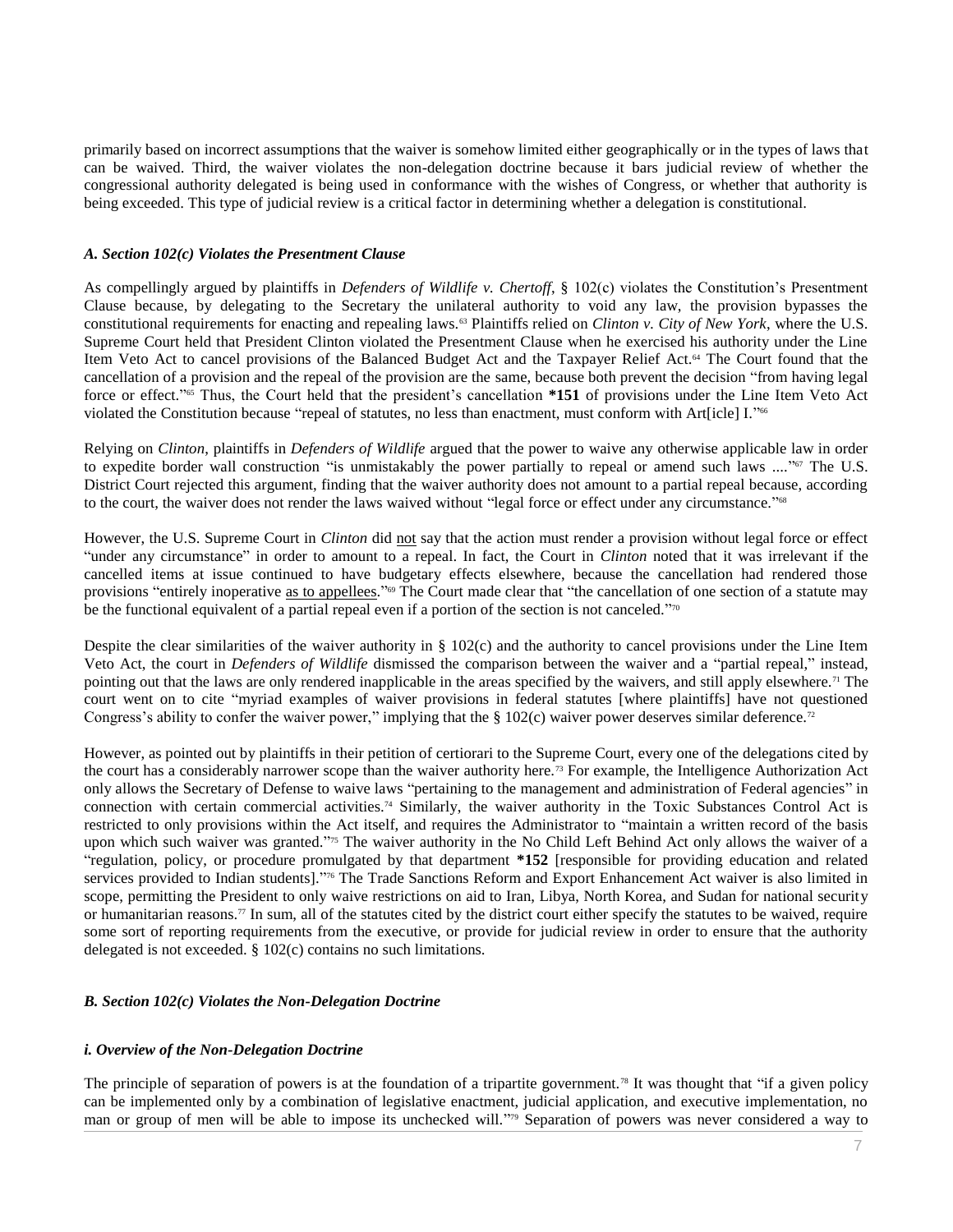promote efficiency within the government, but was instead looked to as a "bulwark against tyranny."<sup>80</sup>

The non-delegation doctrine is one element of the separation of powers principle, prohibiting the delegation of legislative power to executive agencies.<sup>81</sup> The Constitution requires that "[a]ll legislative powers herein granted shall be vested in a Congress of the United States," and authorizes Congress "to make all Laws which shall be necessary and proper for carrying into Execution" its general powers.<sup>82</sup> The Constitution prohibits Congress from "abdicat[ing] or ... transfer[ing] to others the essential legislative functions with which it is thus vested."<sup>83</sup>

The U.S. Supreme Court has interpreted the non-delegation doctrine broadly over the years, allowing Congress to delegate rulemaking authority to agencies in order to promote government efficiency.<sup>84</sup> However, the Court recently warned that "[i]f agencies were permitted unbridled discretion, their actions might violate important constitutional **\*153** principles of separation of powers and checks and balances."<sup>85</sup> To prevent agencies from having unbridled discretion, the Supreme Court requires that when delegating authority, Congress must include an intelligible principle "to which the person or body authorized to act is directed to conform." 86

The intelligible principle requirement first emerged in *J.W. Hampton, Jr. & Co. v. United States*, where the Court found that "[i]f Congress shall lay down by legislative act an intelligible principle to which the person or body authorized ... is directed to conform, such legislative action is not a forbidden delegation of legislative power."<sup>87</sup> The purpose of requiring an intelligible principle is to establish "a principle of accountability under which compatibility with the legislative design may be ascertained not only by Congress but by the courts and the public."<sup>888</sup>

The Court has twice found Congressional delegations unconstitutional. Both were challenges to the National Industrial Recovery Act of 1933 (NIRA), a key piece of Franklin D. Roosevelt's New Deal legislation. In *Panama Refining Co. v. Ryan*, the Court struck down a congressional delegation to the President allowing him to prohibit interstate and foreign commerce of petroleum that had been produced in violation of state law.<sup>89</sup> The Court found the delegation unconstitutional because it provided no limits to the President's discretion when deciding under what circumstances or conditions such commerce would be prohibited, nor did it require him to make any factual determinations or to outline the conditions that called for prohibition.<sup>90</sup>

In *A.L.A. Schechter Poultry Corp. v. United States*, the Court struck down a congressional delegation to the President that allowed him to approve "codes of fair competition" for a trade or industry upon application by an association related to that trade or industry, which, once approved, would be binding.<sup>91</sup> In its decision, the Court stated that the broad scope of the delegation allowed "the President to exercise an unfettered discretion to make whatever laws he thinks may be needed or advisable for the rehabilitation and expansion of trade or industry," something that Congress cannot do.<sup>92</sup> In light of the unreasonably broad scope of the delegation, and the absence of limits on the President's discretion, the Court held that "[s]uch a sweeping delegation of legislative power finds no support ...."<sup>393</sup>

**\*154***Panama Refining* and *A.L.A. Schechter* remain good law today and continue to be cited as such in the Court's most current non-delegation cases.<sup>94</sup> For example, in *Whitman v. American Trucking Association*, the Court was asked to review rules promulgated by the Environmental Protection Agency (EPA), pursuant to the Clean Air Act. While finding that the authority of the EPA to set air quality standards under the Act was a constitutional delegation, the Court nevertheless acknowledged that the "nondelegation precedents" set the "outer limits" of the doctrine, specifically citing *Panama Refining* and *A.L.A. Schechter*. 95

In both of these non-delegation precedents, the Court struck down delegations because the authority delegated was impermissibly broad, and because the delegation allowed the executive to exercise unfettered discretion, with no mechanism by which that official could be held accountable for exceeding the authority delegated by Congress. For these same reasons, the delegation found in § 102(c) is also unconstitutional. The waiver authority in § 102(c) is the broadest Congressional delegation ever made, and it precludes any review of claims that the authority asserted under the waiver oversteps the limits intended by Congress.

*ii. The Waiver's Unprecedented Scope Exceeds the Outer Limits of the Non-Delegation Doctrine, But Remains Unexamined By the Courts*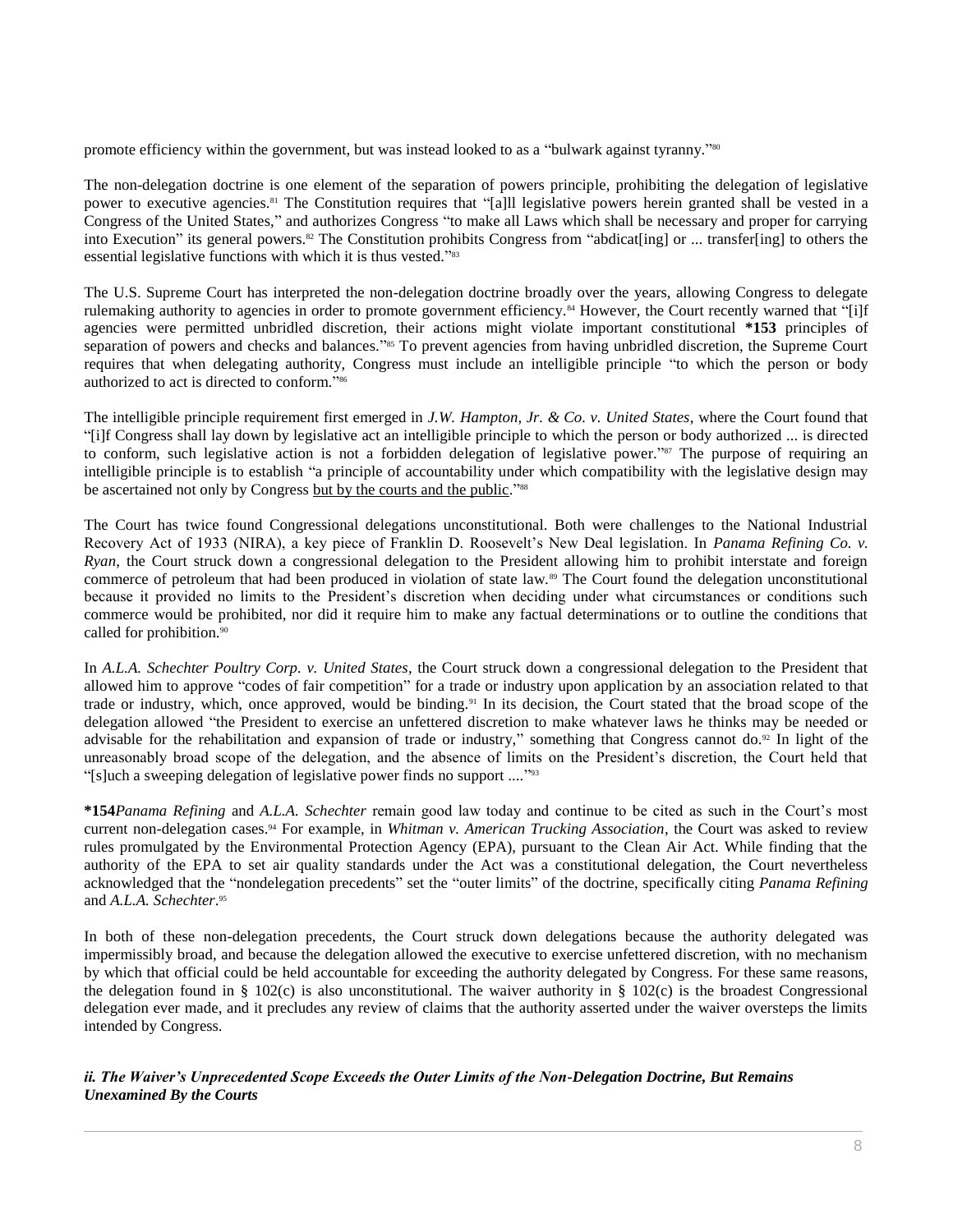#### **a. The unprecedented scope of Section 102(c) exceeds the 'outer limits' of the nondelegation doctrine.**

As the Court found in *Panama Refining* and *A.L.A. Schechter*, the nondelegation doctrine imposes a limit on the permissible scope of a congressional delegation. The Court in *Whitman*, the most recent Supreme Court ruling on the non-delegation doctrine, implicitly recognized that there are "outer limits" set by nondelegation precedents.<sup>96</sup> However, the scope of the congressional delegation in  $\S$  102(c) has no discernible limit. It is in fact considered the most sweeping delegation ever made by Congress,<sup>97</sup> granting a single executive official the authority to waive virtually any law, anywhere "within the vicinity of the border," as long as that official unilaterally decides it is "necessary" for construction of border infrastructure.<sup>98</sup>

Prior to its passage, attorneys at the U.S. Congressional Research Service (CRS) conducted an extensive review of federal law and found that "the breadth of the waiver authority granted by § 102 ... does not appear to be common in federal law searched."<sup>998</sup>\*155 Waiver provisions generally contain qualifying language that (1) exempts an action from other requirements found in the same act; (2) specifies which laws are to be waived; or (3) waives a group of similar laws.<sup>100</sup> There are no such limitations on this waiver. Here, the DHS Secretary has the authority to waive an untold number of laws or legal requirements, including those outside the statute containing the waiver, and those outside the agency's scope of authority or area of expertise, with no requirement to consult with other agencies or experts. The Secretary has this authority despite the fact that the need to defer to experts is often a primary reason for congressional delegations of power to federal agencies.<sup>101</sup>

The waiver also contains no requirement to provide even a cursory explanation of decisions made under the waiver authority. "Generally, Congress's 'intelligible principle' includes a congressional statement of policy in the area, standards to govern the delegation of authority, and a requirement for findings made by the agency in its exercise of authority."<sup>102</sup> In addition, the APA mandates not only that the agency make written findings describing the regulation's basis and purpose, but also mandates publication of, and comment upon, the proposed rule.<sup>103</sup> Here, the APA and all associated legal requirements were waived every time the  $\S 102(c)$  waiver authority was used.<sup>104</sup>

The original purpose of the § 102(c) waiver was to allow the DHS Secretary to bypass two environmental laws in order to build a specific, fourteen-mile fence. However, former Secretary Chertoff repeatedly used the unprecedented authority in the amended waiver to bypass not only a multitude of environmental laws, but also cultural preservation laws, laws meant to protect public health and safety, and laws meant to protect procedural due process and public transparency. As the April 2008 multi-state waiver demonstrated, there is simply nothing in the language of the waiver to prevent the Secretary from waiving any conceivable law, as long as the Secretary alone believes it is necessary.

#### **\*156 b. The true scope of the delegation remains unexamined by the courts.**

As discussed previously, the district court in *Defenders of Wildlife* ignored the true scope of the waiver authority when examining the constitutionality of § 102(c), analogizing it to other waivers that are in fact considerably narrower. Dismissing arguments surrounding its unprecedented scope, the court posited that "there is no legal authority or principled basis upon which a court may strike down an otherwise permissible delegation simply because of its broad scope."<sup>105</sup> However, an impermissibly broad scope is exactly why the delegations in *A.L.A. Schechter* and *Panama Refining Co.* were struck down, and, as the Court only recently noted in *Whitman*, the "outer limits" of the permissible scope of congressional delegations established by those two cases is still good law today.<sup>106</sup> Considering this waiver's unprecedented scope, it must be examined with that limit in mind.

Unfortunately, the U.S. district courts, the only courts that have reviewed the constitutionality of the waiver authority, have failed at every opportunity to take a closer look at the waiver's reach. Instead, these courts have repeatedly and mistakenly inferred that the authority is either limited in its geographic scope or in the types of laws that can be waived, neither of which is the case. The first court decision addressing the constitutionality of the REAL ID waiver was expressly based on the demonstrably false assumption that the amended waiver authority only applied to the fourteen-mile construction project in the San Diego area specified in the original IIRIRA § 102(c) waiver.<sup>107</sup> The court's assumption grew out of the fact that the original waiver's exclusive geographic scope was the fourteen-mile fencing project in San Diego, however, by the time *Sierra Club v. Ashcroft* was heard, the waiver had been amended to include the entire international border. Basing its decision on this significant misunderstanding, the court soundly rejected plaintiff's arguments that the waiver was unconstitutionally broad, repeatedly asserting that the delegation remained narrow specifically because it only applied to the San Diego project:

The 'barriers and roads' alluded to are the same in both articulations of Section 102(c): the Triple Fence project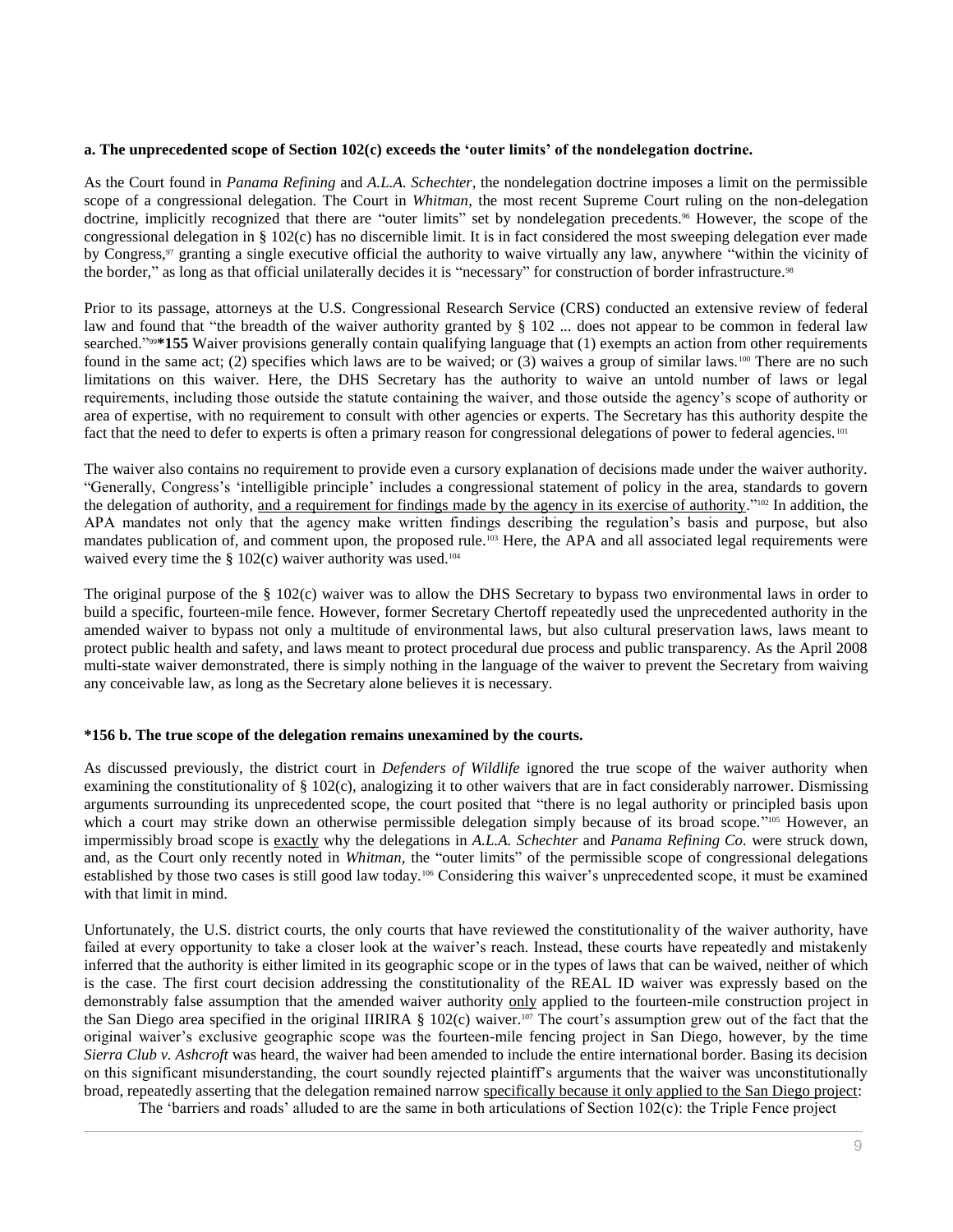located along the U.S-Mexico border in the vicinity of San Diego ... Congress simply broadened the scope of the waiver authority of the preexisting delegation to "all laws," but again only for the narrow purpose of expeditious completion of the Triple Fence authorized by the IIRIRA.<sup>108</sup>

Unfortunately, the judges who have reviewed the waiver challenges subsequent to the *Sierra Club* ruling relied heavily on the reasoning of the court in *Sierra Club*, the first challenge to the waiver.<sup>109</sup> In *County of El Paso*, the U.S. District Court for the Western **\*157** District of Texas goes so far as to specifically reference the *Sierra Club* court's mistaken comparison between the original waiver and the amended waiver:

Specifically, in Sierra Club, the district court compared both versions of Section 102(c) and found that, even though Congress had expanded the delegation provision to include the waiver of "all laws," it only did so for the "narrow purpose of expeditious completion" of the construction authorized by the Waiver Legislation.<sup>110</sup>

Similarly, the court in *Defenders of Wildlife* also cited *Sierra Club* as a basis for its finding that the waiver authority is narrow, noting that even if the waiver authority is unprecedented because it allows the Secretary to waive an unlimited number of laws, "the Secretary may only exercise the waiver authority for the 'narrow purpose' prescribed by Congress."<sup>111</sup> The court in *Defenders of Wildlife* did note the *Sierra Club* court's mistake regarding the waiver's scope, but insisted that the court's focus in *Sierra Club* was on the "necessity" standard, not the belief that the geographic scope was limited.<sup>112</sup> However, this is not supported by the numerous references made by the *Sierra Club* court regarding the "narrow" geographic scope of the waiver.<sup>113</sup>

Since its decision in *Sierra Club*, the District Court has compounded its mistake and enshrined it in precedent, severely distorting the legitimacy of the very limited review that this waiver has been subjected to. As discussed below, the decisions of the U.S. District Court on this matter are not subject to appellate review, leaving the district court's flawed rulings as the final word. Because of this unreviewable error, no court has ever considered the actual scope of the authority delegated under § 102(c).

## *iii. The Waiver's Restrictions on Judicial Review Violate the Non-Delegation Doctrine.*

#### **a. The restrictions on judicial review make it impossible to determine whether the will of Congress is being obeyed.**

The waiver authority in § 102(c) grants the U.S. district courts exclusive jurisdiction to hear claims arising from the Secretary's decisions, and limits review to only those causes or claims "alleging a violation of the Constitution of the United States."<sup>114</sup> The provision strips federal appellate courts of jurisdiction, leaving no path for appeals of the district courts' opinions other than "upon petition for a writ of certiorari to the Supreme Court of the United States." <sup>115</sup> Generally, it is constitutional for Congress to limit the jurisdiction of courts to hear certain cases, as all courts other than the Supreme Court exist at the pleasure of the legislative branch.<sup>116</sup> However, because Supreme Court review is discretionary, parties **\*158** are left with no right to appeal the district court decisions. In light of the fact that only about four percent of the petitions for certiorari filed with the Supreme Court are granted,<sup>117</sup> the waiver's language virtually ensures that the waiver authority will avoid any meaningful review.

The most troublesome aspect of the waiver's restrictions on judicial review is the bar on review of all claims other than those made on constitutional grounds, including claims that the Secretary has overstepped the authority delegated by Congress. Barring judicial review of these claims violates the non-delegation doctrine because, even if congressional will is expressed in the requisite intelligible principle, without review it is "impossible in a proper proceeding to ascertain whether the will of Congress has been obeyed." 118

## **b. Availability of judicial review to ensure that the delegated authority is not exceeded is a critical factor in determining whether a delegation is constitutional.**

Despite the broad nature of the non-delegation doctrine, it has never been disputed that a congressional delegation must at least contain an intelligible principle, the purpose of which is to guide the executive's use of the delegated authority, and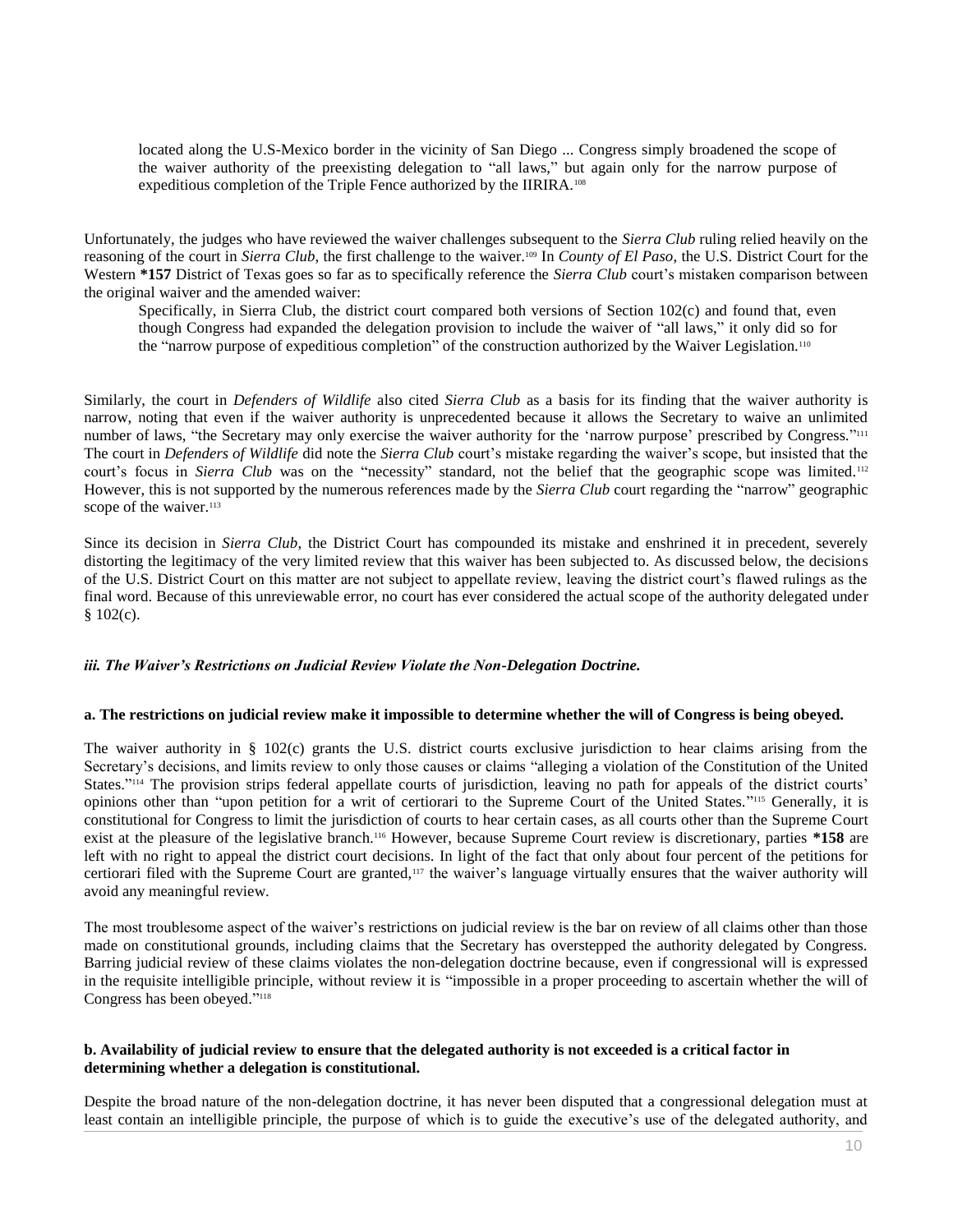provide a congressional standard against which the executive can be held accountable, "not only by Congress but by the courts and the public."<sup>119</sup> A court is justified in striking down a delegation if "there is an absence of standards for the guidance of the Administrator's action, so that it would be impossible in a proper proceeding to ascertain whether the will of Congress has been obeyed."<sup>120</sup>

The Court has acknowledged that the complexities of implementing policy may at times require broad delegations, acknowledging that Congress cannot address every detail in every statute.<sup>121</sup> But, the Court has repeatedly noted that an opportunity to review the agency's use of the delegated authority is critical in order to ensure that the boundaries of that authority--however broad they may be--are not breached:

Necessity ... fixes a point beyond which it is unreasonable and impracticable to compel Congress to prescribe detailed rules; it then becomes constitutionally sufficient if Congress clearly delineates the general policy, the public agency which is to apply it, and the boundaries of this delegated authority. Private rights are protected by access to the courts to test the application of the policy in the light of these legislative declarations.<sup>122</sup>

**\*159** In *Touby v. United States*, the Court was asked to review the constitutionality of the congressional delegation contained in the 1984 amendments to the Controlled Substances Act, which granted the Attorney General authority to temporarily schedule substances "necessary to avoid an imminent hazard to the public safety."<sup>123</sup> The amendment also precluded judicial review, a point directly challenged by the petitioners.<sup>124</sup> The Supreme Court did not disagree that judicial review is necessary; instead, they rejected petitioners' argument on the grounds that the statute did not in fact preclude judicial review, it merely suspended it only as long as the scheduling order was temporary (up to eighteen months).<sup>125</sup> The Court also noted that anyone facing criminal charges could challenge the temporary scheduling order as part of his or her defense.<sup>126</sup> Finding that these two avenues for review were "sufficient to permit a court to 'ascertain whether the will of Congress has been obeyed,"' the Court ruled that opportunities for additional review were not required.<sup>127</sup> In his concurring opinion, Justice Marshall reinforced the importance of judicial review by stating that it "perfects a delegated lawmaking scheme by assuring that the exercise of such power remains within statutory bounds." 128

When upholding broad congressional delegations, federal appellate courts regularly point to the availability of judicial review as a factor--if not the deciding factor--in their decision to find broad delegations constitutional, recognizing that without the opportunity for review, there is no way to determine whether the delegated authority has been exceeded. For example, both the Second and Fifth Circuit Courts of Appeals have held that the delegation in the Comprehensive Drug Abuse Prevention and Control Act (allowing the Attorney General to add or reschedule substances according to the Act's restrictions) is constitutionally valid because the procedures outlined by Congress, "coupled with the availability of judicial review ... assure that the delegatee will not act capriciously or arbitrarily."<sup>129</sup>

Reviewing a provision found in the same statute at issue in *Touby*, the Eighth Circuit noted in its opinion that judicial review "is a factor weighing in favor of upholding a statute against a non-delegation challenge."<sup>130</sup> The Court found the provision constitutional because it "imposes similar, if not greater, restraints than those imposed by [the provision at issue] in *Touby.*" 131 The Tenth Circuit considered the exact same provision at issue in *Touby* and initially found it to be unconstitutional precisely because of the lack of judicial review; **\*160** however, after finding that the statute contained sufficient opportunities for review, the Supreme Court vacated and remanded the Tenth Circuit's decision.<sup>132</sup>

In contrast, the Ninth Circuit Court of Appeals found that precluding judicial review of decisions related to the Secretary of Commerce's delegated authority to control exports does not violate the non-delegation doctrine.<sup>133</sup> However, the court's ruling rested in part on the express assumption that "claims that the Secretary acted in excess of his delegated authority under the [statute] are ... reviewable." <sup>134</sup> Because this type of review is available, as well as review of constitutionally-based claims, the court held that "the EAA's preclusion of judicial review does not violate the non-delegation doctrine." <sup>135</sup> The court did not directly answer the question of whether it is unconstitutional to bar review of claims that the authority delegated by Congress has been exceeded, and in fact, made an effort to limit their holding's precedential value.<sup>136</sup>

The waiver found in the statute authorizing construction of the Trans-Alaska pipeline<sup>137</sup> is considered the most analogous to the § 102(c) waiver because of its similar broad scope and significant limitations on judicial review.<sup>138</sup> Like § 102(c), the statute authorizes the Secretary of Interior to waive all procedural requirements related to the pipeline's construction, and it also precludes most judicial review.<sup>139</sup> However, unlike  $\S$  102(c), the statute expressly allows not only for judicial review of constitutional claims, but also for review of claims that "the action is beyond the scope of authority conferred by this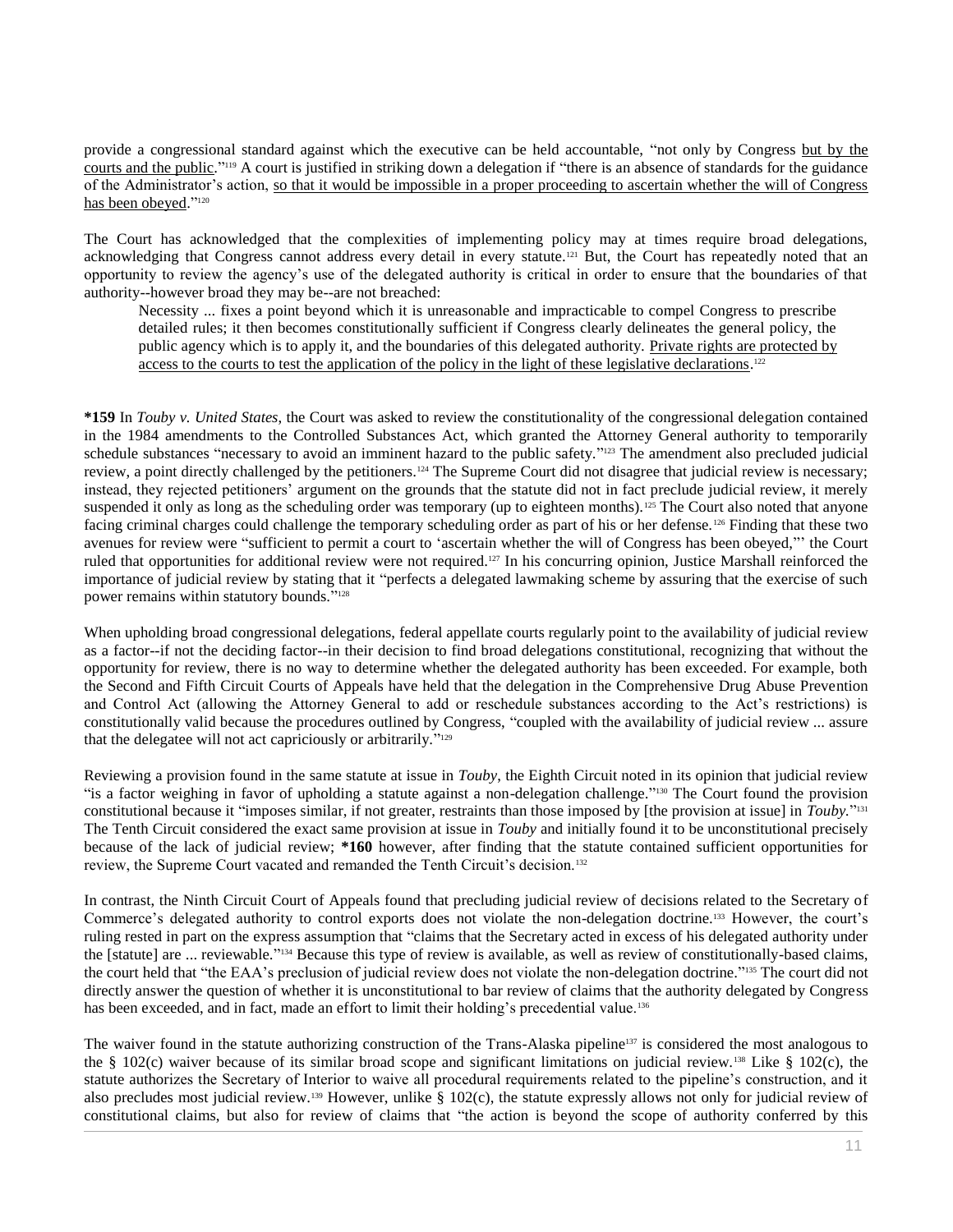#### chapter." 140

The authority at issue in *Webster v. Doe* is somewhat analogous to this waiver authority in that it provides the director of the Central Intelligence Agency the power to "terminate the employment of any employee of the Agency whenever he shall deem such termination necessary or advisable in the interests of the United States," and it precludes judicial review of such decisions.<sup>141</sup> However, the Court in *Webster* did not consider the provision under the non-delegation doctrine; instead it was analyzed under § 702(a)(2) of the APA, which precludes judicial review "where agency action is committed to the discretion of the agency by law."<sup>142</sup> The Court held that judicial review was precluded under this provision of the APA, which "applies where a statute is drawn in such broad terms that in a given case \*161 there is no law to apply, and the court would have no meaningful standard against which to judge the agency's exercise of discretion." 143

*Webster* is one of only a few cases where APA § 702(a)(2) has been found applicable. In cases where there is "no law to apply," there is essentially no intelligible principle, and this would seem to violate the non-delegation doctrine. However, a review of Supreme Court and appellate decisions regarding APA  $\S$  702(a)(2) found that the provision only applied in cases where not only is there "no law to apply," but also where the action falls within the inherent independent authority of the executive branch.<sup>144</sup> For example, the Court in *Webster* not only found "no law to apply," but also explicitly cited the overall structure of the statute and the inherent authority of the director as strong indications that the "agency action is committed to the discretion of the agency by law."<sup>145</sup>

In contrast, the non-delegation doctrine and its intelligible principle requirement applies to the  $\S$  102(c) waiver, as repeatedly recognized by the district court in its review of the waiver's constitutionality, indicating that there is, or should be, law to apply in this case.<sup>146</sup> And, as mentioned above, the scope of the waiver authority extends far outside the DHS Secretary's expertise or inherent, independent authority. Thus, unlike the authority at issue in *Webster*, APA § 702(a)(2) does not apply here.

The purpose of requiring an intelligible principle is to provide a Congressional standard against which the executive can be held accountable, "not only by Congress but by the courts and the public."<sup>147</sup> Here, claims that the Secretary has acted in excess of the delegated authority are completely barred, and the executive can be held accountable by no one. It is precisely this kind of review that is required under the non-delegation doctrine in order to "ascertain whether the will of Congress has been obeyed." 148

# **V. POLICY INTERESTS CANNOT JUSTIFY THE SWEEPING AUTHORITY OF SECTION 102(C).**

#### *A. The Waiver Contains No Check on the Secretary's Authority and Bars Accountability.*

The political branches of government generally have broad authority over the country's foreign policy, immigration policy and national security.<sup>149</sup> However, this authority is not absolute; congressional delegations that allow executive officials to waive laws in the furtherance of these interests typically retain some check on the executive's power as a way to ensure that congressional will is being followed. For example, under the Toxic Substances Control Act, the EPA Administrator can waive provisions of the Act if the waiver is deemed **\*162** "necessary in the interest of national defense."<sup>150</sup> However, the Administrator cannot act unilaterally. He or she must request the waiver, and the final determination is made by the President.<sup>151</sup> Similarly, the Trans-Alaska pipeline waiver, considered most analogous to the § 102(c) waiver authority in part because of its similar limitations on reviewing decisions to waive laws in "the national interest," still expressly provides for review of claims that the Secretary has exceeded the authority delegated by Congress.<sup>152</sup>

Even the authority at issue in *Webster* is more limited than the waiver authority in § 102(c). As explained earlier, the waiver authority in *Webster* is generally not analogous to non-delegation precedents, but it is similar to this waiver in that the authority granted is grounded in "national security interests," and that authority is similarly shielded from review. However, the authority at issue in *Webster*, to terminate CIA employees if it is deemed in the interest of national security, is extremely narrow, merely "commit[ting] individual employee discharges to the Director's discretion."<sup>153</sup> In contrast, the waiver here gives the Secretary the authority to waive an untold number of laws, impacting untold agencies and administrative processes far outside the scope of the Secretary's authority. Thus, even without judicial review, the authority in *Webster* is checked by virtue of the narrowness of the executive official's actual discretion.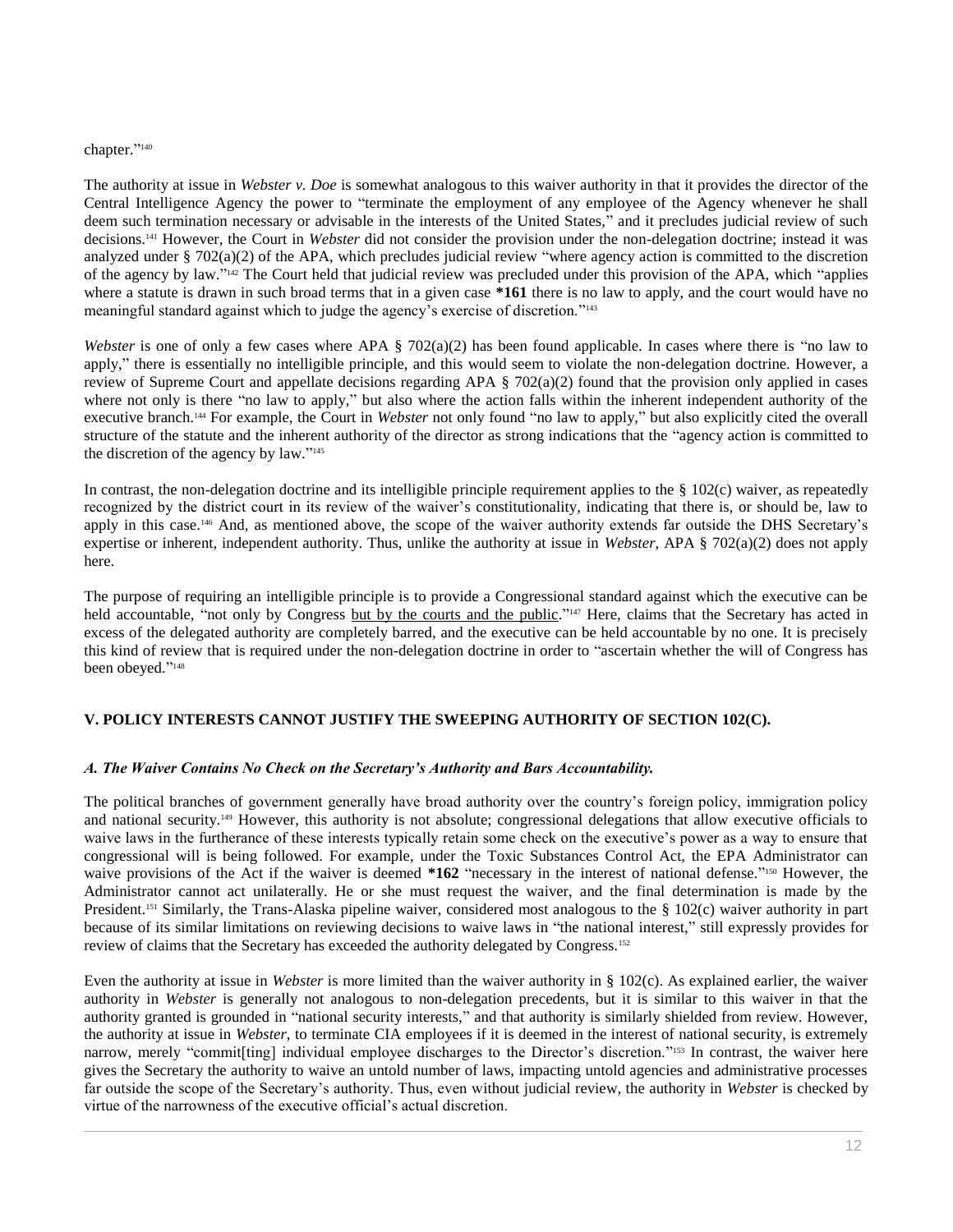Unlike similar provisions, all checks and balances have been removed from § 102(c). The Secretary has unfettered discretion when deciding which laws are "necessary" to waive, and the Secretary's decisions are unilateral.<sup>154</sup> The Secretary is not even required to provide a cursory explanation for the decisions made under the waiver authority, unlike most other similar grants of waiver authority.<sup>155</sup> Under § 102(c), the executive official to whom congressional authority is being delegated is the same official who unilaterally decides the scope of that authority. In other words, the Secretary of Homeland Security has been delegated legislative, judicial and executive authority under § 102(c). As James Madison stated, "The accumulation of all powers, legislative, executive, and judiciary, in the same hands, whether of one, a few, or many, and whether hereditary, self-appointed, or elective, may justly be pronounced the very definition of tyranny."<sup>156</sup>

## *B. The Purpose of the Waiver Does Not Justify Its Sweeping Delegation of Authority and Lack of Accountability.*

This complete absence of accountability here is not only unusual, but also it is unjustified by the policy this waiver is meant to further. The purpose of the waiver is to "ensure expeditious construction of the barriers and roads" along U.S. borders in an effort to curb illegal immigration. The waiver is specifically in place to further a border policy that **\*163** emphasizes buildup of tactical infrastructure along U.S. borders, a policy that has been in place along the southern border for twenty years. However, the costs of this policy seem to outweigh its benefits, calling into question the wisdom of a waiver that grants the Secretary such sweeping authority to continue to implement it completely free from oversight or accountability.

The question of the utility of the waiver is particularly pressing because of the staggering economic costs of the policy. A September 2009 report by the U.S. Government Accountability Office (GAO) estimated that the total costs for border infrastructure currently installed and planned through fiscal year 2011, including deployment, operations and maintenance costs for twenty years, will be roughly \$6.5 billion.<sup>157</sup>

But not all border infrastructure costs the same. For example, the GAO reported that the average cost of border fencing constructed in 2007, which was mostly constructed by government agencies, was approximately \$2.8 million per mile.<sup>158</sup> However, the fencing constructed in 2008, mostly by private contractors, was approximately \$5.1 million per mile, or almost double.<sup>159</sup> In addition, the placement of fencing can affect costs as well. For example, the fencing project across the Otay Mountains near San Diego cost the agency \$16 million a mile, considered the most expensive stretch of fencing ever built along the border.<sup>160</sup>

Despite the costs, installing barriers along the southern border has not had a discernable impact on the effort to curb illegal immigration, the overarching goal of the waiver and the specific border policy it is meant to further. In fact, available evidence generally shows that border walls and accompanying infrastructure contribute little to the efforts to address illegal immigration. One reason for this is that roughly 50% of the undocumented immigrants present in the United States do not enter the country by illegally crossing the border; they instead enter with valid visas through legal ports of entry, and overstay.<sup>161</sup>

For those who do cross into the United States outside legal ports-of-entry, evidence is scant that border fencing does anything other than shift where they cross. U.S. Border Patrol (USBP) apprehension statistics show that over the twelve-year period from 1992 to 2004, apprehensions in the San Diego sector decreased by 76 percent, while apprehensions in the Tucson Sector increased by 591%.<sup>162</sup> Notably, the overall number of apprehensions remained virtually unchanged, with approximately 1.2 million migrants apprehended in 1992, and 1.2 million migrants apprehended in 2004.<sup>163</sup> There has been a recent drop in **\*164** apprehensions, but many, including the current DHS Secretary, consider this primarily a result of the worsening economic conditions in the United States.<sup>164</sup>

The USBP acknowledges that, at best, walls merely slow down migrants. In a 2008 interview, USBP Spokesman Mike Scioli characterized the fencing as "a speed bump in the desert." <sup>165</sup> The ineffectiveness of this "speed bump" is on full display in a video posted on the internet in January of 2011, which documents two young women scaling a section of the border fence in just eighteen seconds. <sup>166</sup> The USBP has also acknowledged the significant funneling impact of fencing, stating that channeling traffic into unfenced communities and natural areas is done on purpose, as part of the agency's overall strategy.<sup>167</sup>

Border fencing is also routinely breached, with 3363 breaches recorded as of May 2009, which impacts its effectiveness. <sup>168</sup> In addition, there is a notable rise in the number of tunnels discovered under fencing after it is constructed, prompting the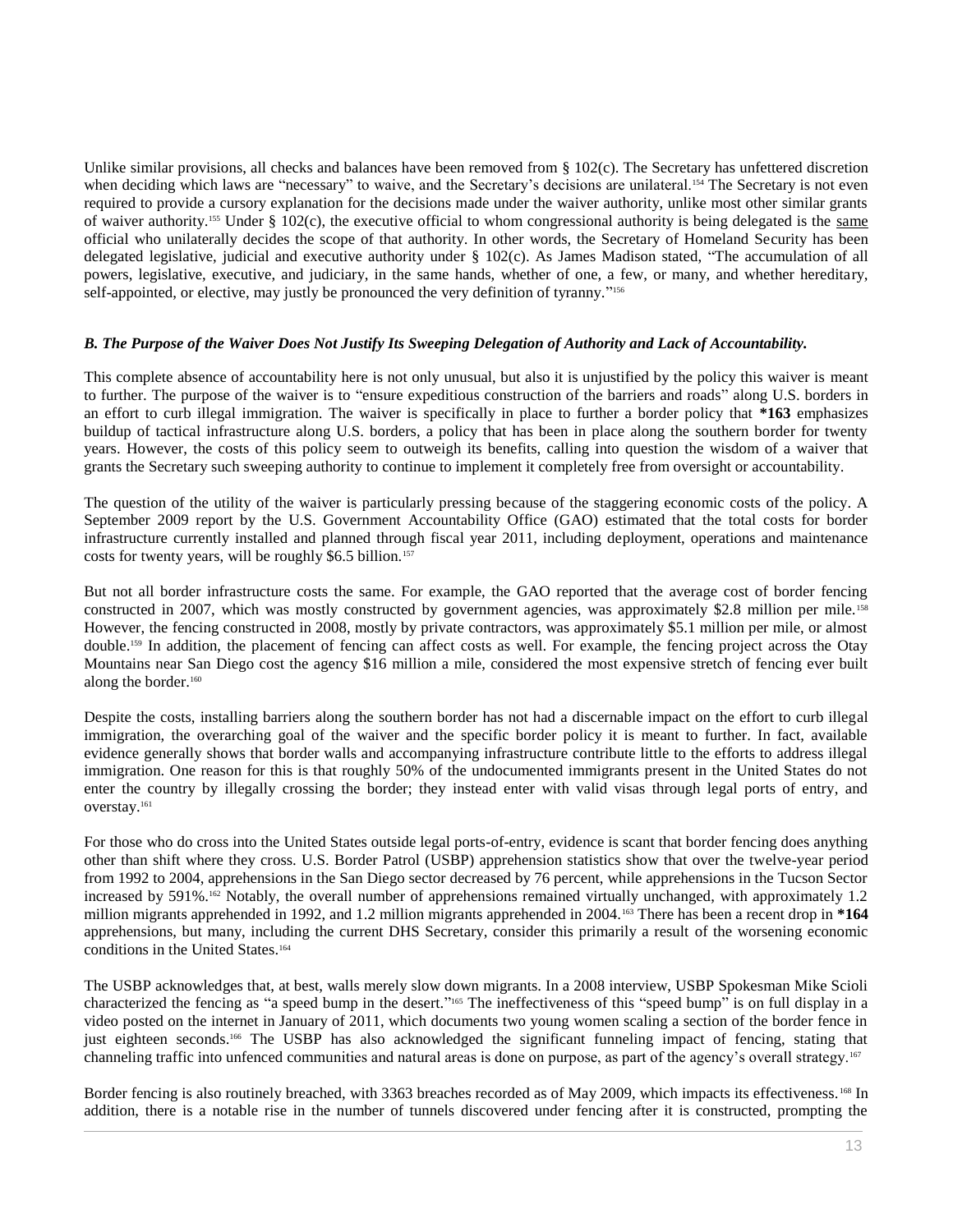Congressional Research Service in their March 2009 report on border security to "reason that even if border fencing is constructed over a significant portion of the land border, the incidences of fence breaches and underground tunnels would increase." 169

As the available evidence suggests, the benefits of border fencing and its contribution to efforts to curb illegal immigration is highly questionable. However, it is impossible to determine whether infrastructure contributes to the goal of preventing illegal entry or not because DHS has done nothing to measure its effectiveness. The September 2009 GAO study found that DHS has no evaluation mechanisms in place to measure the impact that tactical infrastructure has on efforts to control the border; the only current performance measure is number of miles constructed.<sup>170</sup> Without any meaningful evaluation measures, CBP has no way of knowing whether the infrastructure is working, whether it may **\*165** have been more effectively deployed elsewhere, or whether construction of more tactical infrastructure is even appropriate.<sup>171</sup>

The costs and benefits of current U.S. border policy that emphasizes tactical buildup are only indirectly related to the use of the waiver authority under  $\S$  102(c). However, the specific purpose behind the waiver authority is to further this policy by ensuring "the expeditious construction of the barriers and roads" along U.S. borders. In light of its staggering costs and questionable benefits, the buildup of tactical infrastructure along the border as a way to curb illegal immigration seems like bad policy, calling into question the wisdom of a waiver that grants the Secretary unilateral authority to continue to implement such a policy, free from any oversight or accountability.

# **VI. CONCLUSION**

The waiver authority in § 102(c) is directly contrary to public policy. It delegates to a single executive official the sweeping authority to unilaterally and with unfettered discretion waive all legal requirements across up to 6000 miles of U.S. international border, potentially affecting millions of people who live in the U.S. borderlands, with no available recourse. That a single, unelected official with such sweeping power could be shielded from all accountability is simply abhorrent to the idea of separation of powers, an essential part of democracy.

For the reasons outlined above, the § 102(c) waiver authority should be repealed immediately. Because of the severe limitations on judicial review, it is unlikely that the courts will ever properly review this provision. In light of this, Congress should take immediate action to correct the mistake they made when the waiver authority was granted, by repealing the waiver authority in § 102(c) and reestablishing the rule of law along the border.

#### Footnotes

- <sup>a1</sup> Jenny Neeley is a 2010 graduate of the James E. Rogers College of Law and also holds a Masters of Public Administration degree with a concentration in natural resources policy from the University of Arizona. She is a licensed attorney and currently works as the conservation policy director for Sky Island Alliance, a non-profit organization based in Tucson.
- <sup>1</sup> Notice of Determination for Illegal Immigration Reform and Immigrant Responsibility Act of 1996, 73 Fed. Reg. 19078, 19079-80 [\(Apr. 8, 2008\).](http://www.westlaw.com/Link/Document/FullText?findType=l&pubNum=0001037&cite=UUID(ICC976AD0055411DDA701E01CEF94F8BC)&originatingDoc=I0ecc829f2df011e18b05fdf15589d8e8&refType=CP&fi=co_pp_sp_1037_19078&originationContext=document&vr=3.0&rs=cblt1.0&transitionType=DocumentItem&contextData=(sc.Search)#co_pp_sp_1037_19078)
- <sup>2</sup> [42 U.S.C. § 300f \(2006\).](http://www.westlaw.com/Link/Document/FullText?findType=L&pubNum=1000546&cite=42USCAS300F&originatingDoc=I0ecc829f2df011e18b05fdf15589d8e8&refType=LQ&originationContext=document&vr=3.0&rs=cblt1.0&transitionType=DocumentItem&contextData=(sc.Search))
- <sup>3</sup> [42 U.S.C.A. § 6901 \(West 2010\).](http://www.westlaw.com/Link/Document/FullText?findType=L&pubNum=1000546&cite=42USCAS6901&originatingDoc=I0ecc829f2df011e18b05fdf15589d8e8&refType=LQ&originationContext=document&vr=3.0&rs=cblt1.0&transitionType=DocumentItem&contextData=(sc.Search))
- <sup>4</sup> [42 U.S.C.A. § 4901 \(West 2010\).](http://www.westlaw.com/Link/Document/FullText?findType=L&pubNum=1000546&cite=42USCAS4901&originatingDoc=I0ecc829f2df011e18b05fdf15589d8e8&refType=LQ&originationContext=document&vr=3.0&rs=cblt1.0&transitionType=DocumentItem&contextData=(sc.Search))
- $5 \text{ U.S.C. }$  \$ 551 (1946).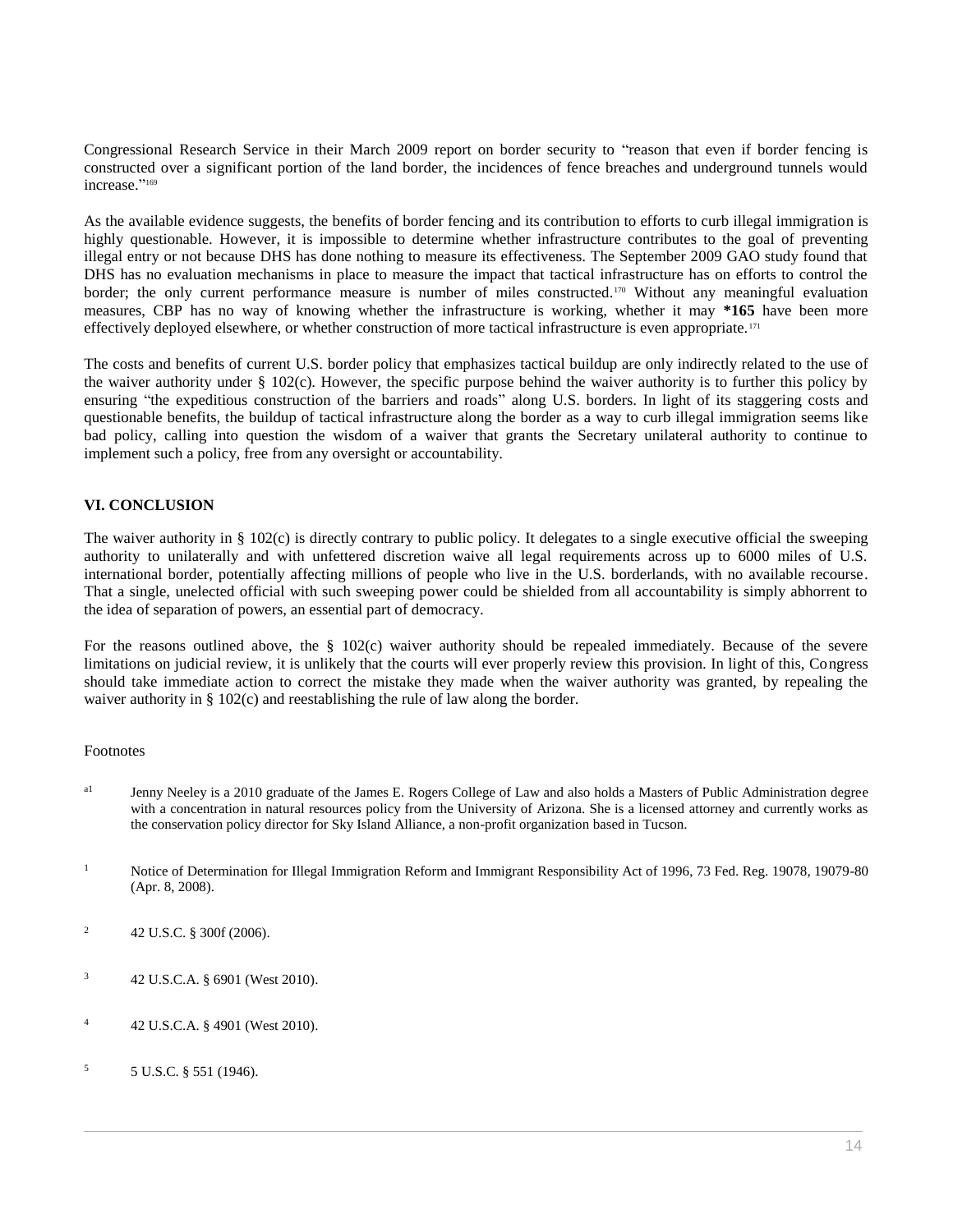- <sup>6</sup> [8 U.S.C. § 1103](http://www.westlaw.com/Link/Document/FullText?findType=L&pubNum=1000546&cite=8USCAS1103&originatingDoc=I0ecc829f2df011e18b05fdf15589d8e8&refType=LQ&originationContext=document&vr=3.0&rs=cblt1.0&transitionType=DocumentItem&contextData=(sc.Search)) note 102(c) (2006).
- <sup>7</sup> Determination Pursuant to Section 102 of IIRIRA as Amended by Section 102 of the REAL ID Act of 2005, 70 Fed. Reg. 55622 [\(Sept. 22, 2005\).](http://www.westlaw.com/Link/Document/FullText?findType=l&pubNum=0001037&cite=UUID(I934DF6A0405C11DAAECA8D28B8108CB8)&originatingDoc=I0ecc829f2df011e18b05fdf15589d8e8&refType=CP&fi=co_pp_sp_1037_55622&originationContext=document&vr=3.0&rs=cblt1.0&transitionType=DocumentItem&contextData=(sc.Search)#co_pp_sp_1037_55622)
- <sup>8</sup> Determination Pursuant to Section 102 of IIRIRA as Amended by Section 102 of the REAL ID Act of 2005, 72 Fed. Reg. 2535 [\(Jan. 19, 2007\).](http://www.westlaw.com/Link/Document/FullText?findType=l&pubNum=0001037&cite=UUID(I98AE7600A7AE11DB8E42B17BB7DCB050)&originatingDoc=I0ecc829f2df011e18b05fdf15589d8e8&refType=CP&fi=co_pp_sp_1037_2535&originationContext=document&vr=3.0&rs=cblt1.0&transitionType=DocumentItem&contextData=(sc.Search)#co_pp_sp_1037_2535)
- <sup>9</sup> Determination Pursuant to Section 102 of the Illegal Immigration Reform and Immigrant Responsibility Act of 1996 as Amended [by Section 102 of the REAL ID Act, 72 Fed. Reg. 60870, 60871 \(Oct. 26, 2007\).](http://www.westlaw.com/Link/Document/FullText?findType=l&pubNum=0001037&cite=UUID(I8AA27B3083AC11DCACD885EB8826409B)&originatingDoc=I0ecc829f2df011e18b05fdf15589d8e8&refType=CP&fi=co_pp_sp_1037_60870&originationContext=document&vr=3.0&rs=cblt1.0&transitionType=DocumentItem&contextData=(sc.Search)#co_pp_sp_1037_60870)
- <sup>10</sup> *See id.*
- <sup>11</sup> *See* Notice of [Determination for Illegal Immigration Reform and Immigrant Responsibility Act of 1996, 73 Fed. Reg. 19077,](http://www.westlaw.com/Link/Document/FullText?findType=l&pubNum=0001037&cite=UUID(ICC932510055411DDBB63C7326AECD36D)&originatingDoc=I0ecc829f2df011e18b05fdf15589d8e8&refType=CP&fi=co_pp_sp_1037_19077&originationContext=document&vr=3.0&rs=cblt1.0&transitionType=DocumentItem&contextData=(sc.Search)#co_pp_sp_1037_19077)  [19078 \(Apr. 8, 2008\);](http://www.westlaw.com/Link/Document/FullText?findType=l&pubNum=0001037&cite=UUID(ICC932510055411DDBB63C7326AECD36D)&originatingDoc=I0ecc829f2df011e18b05fdf15589d8e8&refType=CP&fi=co_pp_sp_1037_19077&originationContext=document&vr=3.0&rs=cblt1.0&transitionType=DocumentItem&contextData=(sc.Search)#co_pp_sp_1037_19077) [72 Fed. Reg. 2535 \(Jan. 19, 2007\);](http://www.westlaw.com/Link/Document/FullText?findType=l&pubNum=0001037&cite=UUID(I98AE7600A7AE11DB8E42B17BB7DCB050)&originatingDoc=I0ecc829f2df011e18b05fdf15589d8e8&refType=CP&fi=co_pp_sp_1037_2535&originationContext=document&vr=3.0&rs=cblt1.0&transitionType=DocumentItem&contextData=(sc.Search)#co_pp_sp_1037_2535) [70 Fed. Reg. 55622, 55623 \(Sept. 22, 2005\).](http://www.westlaw.com/Link/Document/FullText?findType=l&pubNum=0001037&cite=UUID(I934DF6A0405C11DAAECA8D28B8108CB8)&originatingDoc=I0ecc829f2df011e18b05fdf15589d8e8&refType=CP&fi=co_pp_sp_1037_55622&originationContext=document&vr=3.0&rs=cblt1.0&transitionType=DocumentItem&contextData=(sc.Search)#co_pp_sp_1037_55622)
- <sup>12</sup> Sierra Club v. Ashcroft, 2005 U.S. Dist. LEXIS 44244, \*16 (Dec. 13, 2005).
- <sup>13</sup> [Defenders of Wildlife v. Chertoff, 527 F. Supp. 2d 119, 124 \(D.D.C. 2007\).](http://www.westlaw.com/Link/Document/FullText?findType=Y&serNum=2014442085&pubNum=0004637&originatingDoc=I0ecc829f2df011e18b05fdf15589d8e8&refType=RP&fi=co_pp_sp_4637_124&originationContext=document&vr=3.0&rs=cblt1.0&transitionType=DocumentItem&contextData=(sc.Search)#co_pp_sp_4637_124)
- <sup>14</sup> [Cnty. of El Paso v. Chertoff, 2008 WL 4372693, at \\*4 \(W.D. Tex. Aug. 29, 2008\).](http://www.westlaw.com/Link/Document/FullText?findType=Y&serNum=2017149292&pubNum=0000999&originatingDoc=I0ecc829f2df011e18b05fdf15589d8e8&refType=RP&originationContext=document&vr=3.0&rs=cblt1.0&transitionType=DocumentItem&contextData=(sc.Search))
- <sup>15</sup> [8 U.S.C. § 1103,](http://www.westlaw.com/Link/Document/FullText?findType=L&pubNum=1000546&cite=8USCAS1103&originatingDoc=I0ecc829f2df011e18b05fdf15589d8e8&refType=LQ&originationContext=document&vr=3.0&rs=cblt1.0&transitionType=DocumentItem&contextData=(sc.Search)) note  $102(c)(2)(2006)$ .
- <sup>16</sup> *Id.*
- <sup>17</sup> Congressional Research Service (CRS), *Border Security: Barriers Along the U.S. International Border*, RL 33659, 2-3 (Mar. 16, 2009), *available at* http://www.fas.org/sgp/crs/homesec/RL33659.pdf [hereinafter *CRS Border Security Report*].
- <sup>18</sup> *Id.* at 4.
- <sup>19</sup> REAL ID Act of 2005, [Pub. L. No. 109-13,](http://www.westlaw.com/Link/Document/FullText?findType=l&pubNum=1077005&cite=UUID(I66E3B0E0C2-FE11D9B6ADD-A13E5756556)&originatingDoc=I0ecc829f2df011e18b05fdf15589d8e8&refType=SL&originationContext=document&vr=3.0&rs=cblt1.0&transitionType=DocumentItem&contextData=(sc.Search)) § 102(c)(1), 119 Stat. 302, 306.
- <sup>20</sup> *Id.*
- <sup>21</sup> Tana Sanchez, *[Waiving Good-bye to Environmental Laws Along the Arizona Borderlands](http://www.westlaw.com/Link/Document/FullText?findType=Y&serNum=0342881648&pubNum=0102091&originatingDoc=I0ecc829f2df011e18b05fdf15589d8e8&refType=LR&fi=co_pp_sp_102091_289&originationContext=document&vr=3.0&rs=cblt1.0&transitionType=DocumentItem&contextData=(sc.Search)#co_pp_sp_102091_289)*, 16 MO. ENVTL. L. & POL'Y REV. [281, 289 \(2009\);](http://www.westlaw.com/Link/Document/FullText?findType=Y&serNum=0342881648&pubNum=0102091&originatingDoc=I0ecc829f2df011e18b05fdf15589d8e8&refType=LR&fi=co_pp_sp_102091_289&originationContext=document&vr=3.0&rs=cblt1.0&transitionType=DocumentItem&contextData=(sc.Search)#co_pp_sp_102091_289) Andrea C. Sancho, Note*, Environmental Concerns Created by Current U.S. Border Policy: Challenging the Extreme Waiver Authority Granted to the Secretary of the Department of Homeland Security under the REAL ID Act of 2005,* 16 S.E. ENVTL. L.J. 421, 426 (2008).
- <sup>22</sup> Consolidated Appropriations Act, [Pub. L. No. 110-161,](http://www.westlaw.com/Link/Document/FullText?findType=l&pubNum=1077005&cite=UUID(IDCF10230BA-ED11DCA0C58-3528F499749)&originatingDoc=I0ecc829f2df011e18b05fdf15589d8e8&refType=SL&originationContext=document&vr=3.0&rs=cblt1.0&transitionType=DocumentItem&contextData=(sc.Search)) Div. E, Title V, § 564(a), 121 Stat. 1844, 2090 (2007) (codified as amended a[t 8 U.S.C. § 1103](http://www.westlaw.com/Link/Document/FullText?findType=L&pubNum=1000546&cite=8USCAS1103&originatingDoc=I0ecc829f2df011e18b05fdf15589d8e8&refType=LQ&originationContext=document&vr=3.0&rs=cblt1.0&transitionType=DocumentItem&contextData=(sc.Search)) note 102(b) (2006)).
- <sup>23</sup> U.S. Gov't Accountability Office (GAO), *Secure Border Initiative: Technology Deployment Delays Persist and the Impact of*  Border Fencing Has Not Been Assessed, REPORT TO CONG. REQUESTERS, 20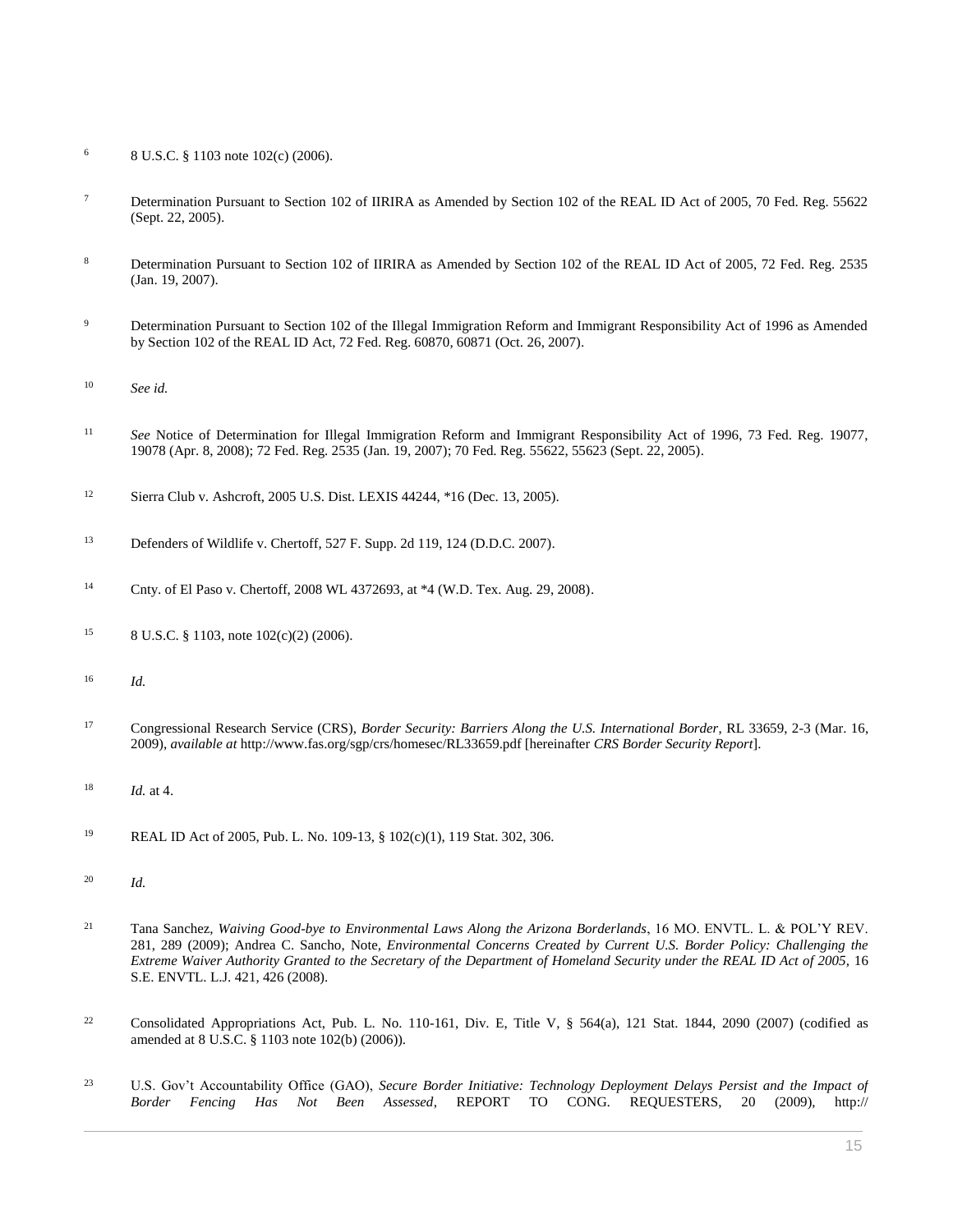www.gao.gov/new.items/d09896.pdf [hereinafter *GAO Border Technology Report*].

- <sup>24</sup> Texas Border Coalition, *Who We Are*, http:// www.texasbordercoalition.org/Who\_We\_Are.html (last accessed Apr. 21, 2010).
- <sup>25</sup> Texas Border Coalition, *Resources, White Paper on Border Security* (Nov. 13, 2009), http://www.texasbordercoalition.org/Resources\_files/Texas%20Border%CC20Coalition%CC20White%CC20Paper%CC20*o*n%C C20Border%C̈ECURITY.PDF).
- <sup>26</sup> *Id.*
- <sup>27</sup> *See, e.g.*, Michelle Mittelstadt, *Texans Seek Delay on Border Fence*, HOUSTON CHRON., May 30, 2007, *available at* http:// www.chron.com/disp/story.mpl/politics/4848747.html ("[Brownsville Mayor Eddie] Treviño, [Eagle Pass Mayor Chad] Foster, Hidalgo County Judge J.D. Salinas and Laredo Mayor Raul Salinas complain[ed that] Homeland Security officials are moving behind the scenes to finish fence construction plans despite promises to consult with local authorities first.").
- <sup>28</sup> Dick Kamp, *Two of Arizona's Members of Congress Condemn Use of Border Waivers*, DOUGLAS DISPATCH (Apr. 2, 2008), *available at* http:// www.douglasdispatch.com/articles/2008/04/02/news/doc47f3ea3adb157769155876.txt.
- <sup>29</sup> *See, e.g.*, Kevin Sieff, *Breaks in Border Fence Have Residents Suspicious of DHS's Plans*, BROWNSVILLE HERALD, June 22, 2008, http:// www.brownsvilleherald.com/news/border-87851-fence-pedro.html.
- <sup>30</sup> David McLemore, *U.S. Supreme Court Refuses to Hear Border Fence Challenge*, DALL. MORNING NEWS, June 24, 2008, *available at* http:// www.dentonrc.com/sharedcontent/dws/dn/latestnews/stories/062408dnnatscotusfence.32c747b2.html.
- <sup>31</sup> Lynn Brezosky, *Pact Lifts Threat of Border Fence From UT-Brownsville,*SAN ANTONIO EXPRESS-NEWS, July 31, 2008, *available at* http:// www.chron.com/disp/story.mpl/metropolitan/5917962.html.
- <sup>32</sup> McLemore, *supra* note 30.
- <sup>33</sup> Tohono O'odham Nation, *History and Culture*, Official Web Site of the Tohono O'odham Nation, http://www.tonation-nsn.gov/history\_culture.aspx (last visited Apr. 17, 2010).
- <sup>34</sup> *Id.*
- <sup>35</sup> *Id.*
- <sup>36</sup> Erik Eckholm, *War Without Borders: In Drug War, Tribe Feels Invaded by Both Sides*, N.Y. TIMES (Jan. 24, 2010), http:// www.nytimes.com/2010/01/25/us/25border.html?scp=1&sq=tohono&st=cse.
- <sup>37</sup> Tohono O'odham Nation, *supra* note 33.
- <sup>38</sup> Eckholm, *supra* note 36.
- <sup>39</sup> *See* John Dougherty, *One Nation, Under Fire*, HIGH COUNTRY NEWS (Feb. 19, 2007), *available at* http://www.hcn.org/issues/340/16834 ("[T]ribal leadership opposes the Secure Fence Act of 2006 ... the fence, tribal officials say, would prevent the free flow of O'odham across their traditional lands, as well as restrict migration of animals.").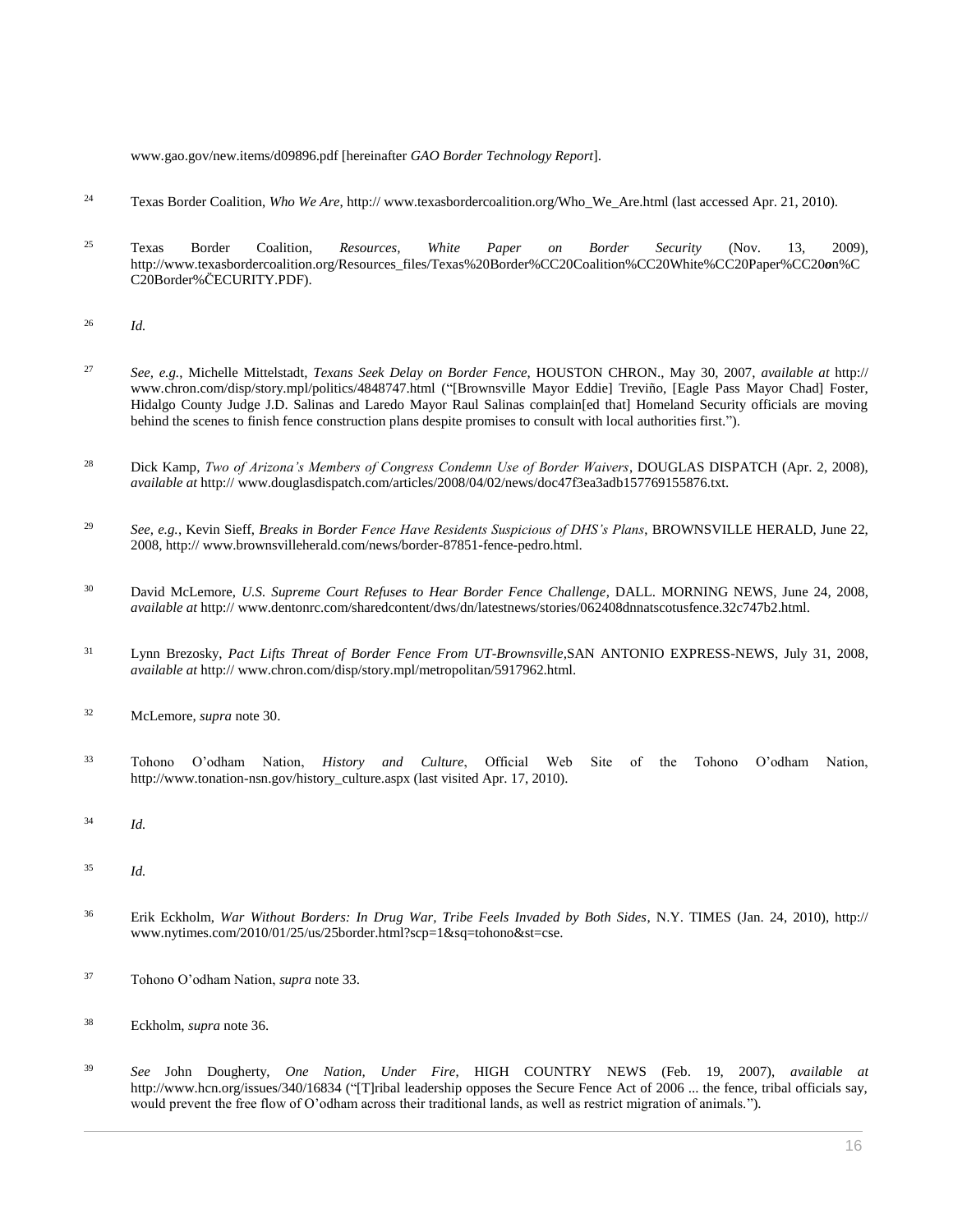- <sup>40</sup> *Walls and Waivers: Expedited Construction of the Southern Border Wall and Collateral Impacts to Communities and the Environment: Joint Oversight Hearing Before the Subcomm. on Fisheries, Wildlife & Oceans, and Subcomm. on Nat'l. Parks, Forests & Pub. Lands., of the H. Comm. on Nat'l. Res.,* 110th Cong. 1-2 (2008), *available at* http:// resourcescommittee.house.gov/uploadedfiles/norristestimony04.28.08.pdf (written testimony of Ned Norris Jr., Chairman, Tohono O'odham Nation).
- $^{41}$  *Id.* at 4.
- <sup>42</sup> *Id.* at 2.
- <sup>43</sup> Brian P. Segee & Jenny L. Neeley, *On the Line: The Impacts of Immigration Policy on Wildlife and Habitat in the Arizona Borderlands*, DEFENDERS OF WILDLIFE 12-13 (2006), http:// www.defenders.org/resources/publications/programs\_and\_policy/habitat\_ conservation/federal\_lands/on\_the\_line\_report.pdf.
- <sup>44</sup> *See* Sky Island Alliance, *Explore Our Sky Islands*, http:// www.skyislandalliance.org/explore.htm (last visited Apr. 21, 2010).
- <sup>45</sup> Segee & Neeley, *supra* note 43, at 9-10.
- <sup>46</sup> *Id.* at 13-14.
- <sup>47</sup> S*ee, e.g.*, Christopher Sherman, *Conservationists Warn of Border Fence's Impact*, Associated Press (Aug. 22, 2008), http:// www.dallasnews.com/sharedcontent/APStories/stories/D92NGT502.html ("Michael Degnan, a Sierra Club representative ... said the border wall was a 'very compelling example' of what can happen when rigorous scientific study of potential impacts is not required.").
- <sup>48</sup> National Park Service, *Effects of the International Boundary Pedestrian Fence in the Vicinity of Lukeville, Ariz., on Drainage Systems and Infrastructure, Organ Pipe Cactus Natl. Monument, Ariz.*, 1, 4 (Aug. 2008), *available at* http://www.nps.gov/orpi/naturescience/upload/FloodReport\_July2008\_ final.pdf).
- <sup>49</sup> *Id.* at 1.
- <sup>50</sup> *Id.* at 6-7.
- <sup>51</sup> *Id.* at 7.
- <sup>52</sup> *Id.* at 9 (citations omitted).
- <sup>53</sup> *Id.*
- <sup>54</sup> *Border Blunder: Security Fence Causes Flooding*, ASSOCIATED PRESS, Aug. 25, 2008, *available at* http://www.msnbc.msn.com/id/26396487.
- <sup>55</sup> Richard Marosi, *\$57.7 Million Fence Added to an Already Grueling Illegal Immigration Route*, L.A. TIMES (Feb. 10, 2010), http:// articles.latimes.com/2010/feb/15/local/la-me-fence15-2010feb15.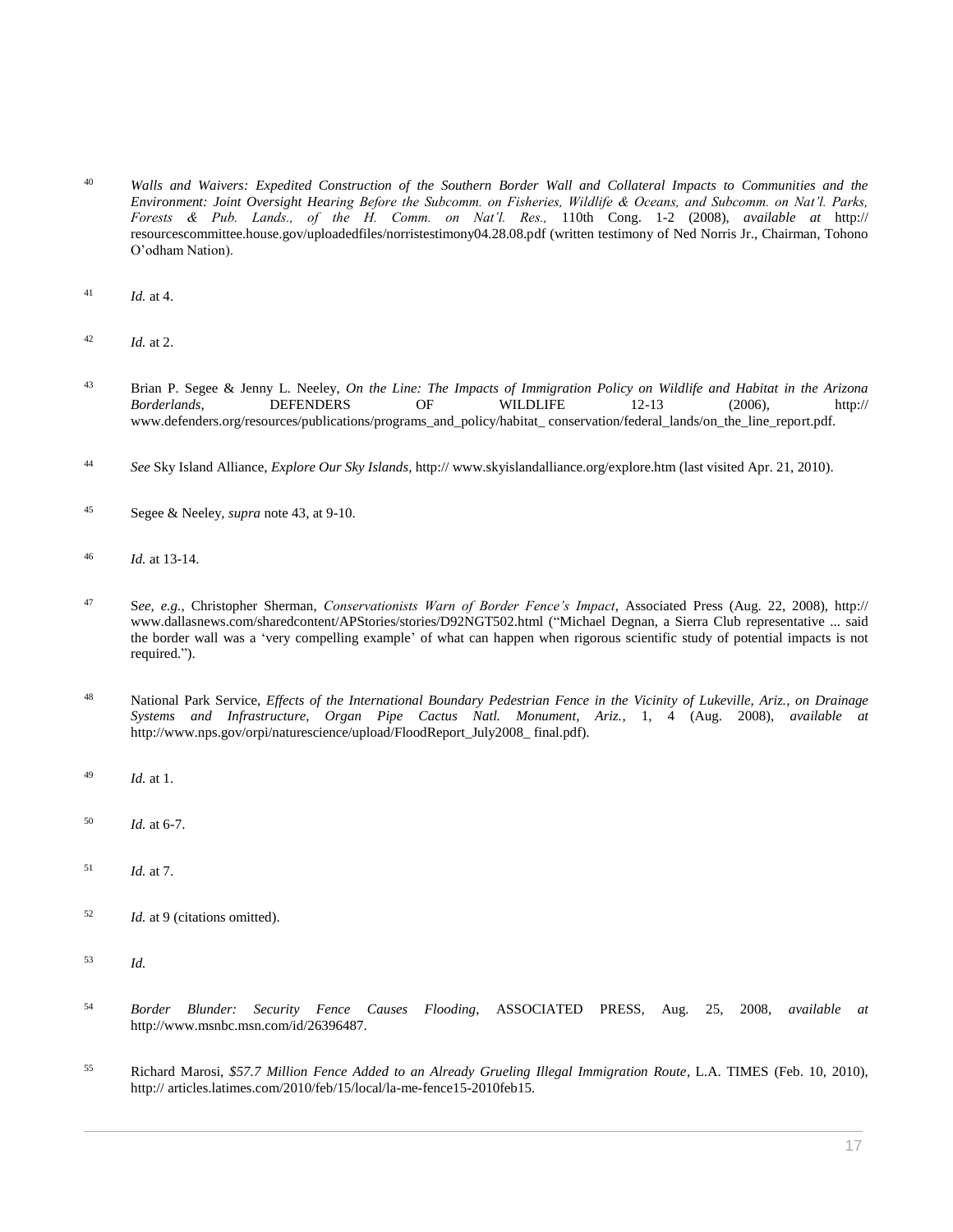- *Id.*
- *Id.*

| 58     | Davis,<br>$\boldsymbol{A}$<br>Barren<br>$Promise$<br>the<br>Border,<br>VOICEOFSANDIEGO.COM,<br>Rob<br>$at\,$<br>http://www.voiceofsandiego.org/environment/article_13330282-1245-5e49-bd68-5a10237c9f44.html (last updated Mar. 1, 2010). |
|--------|-------------------------------------------------------------------------------------------------------------------------------------------------------------------------------------------------------------------------------------------|
| 59     | Id.                                                                                                                                                                                                                                       |
| 60     | Id.                                                                                                                                                                                                                                       |
| 61     | Id.                                                                                                                                                                                                                                       |
| 62     | Marosi, supra note 55.                                                                                                                                                                                                                    |
| 63     | 527 F. Supp. 2d 119, 124 (D.D.C. 2007).                                                                                                                                                                                                   |
| 64     | Clinton v. City of New York, 524 U.S. 417 (1998).                                                                                                                                                                                         |
| 65     | Id. at 438.                                                                                                                                                                                                                               |
| 66     | Id. at 438 (quoting INS v. Chadha, 462 U.S. 919, 954 (1983)).                                                                                                                                                                             |
| 67     | 527 F. Supp. 2d at 124.                                                                                                                                                                                                                   |
| 68     | Id.                                                                                                                                                                                                                                       |
| 69     | Clinton v. N.Y.C., 524 U.S. 417, 441 (1998).                                                                                                                                                                                              |
| $70\,$ | Id.                                                                                                                                                                                                                                       |
| 71     | 527 F. Supp. 2d at 124.                                                                                                                                                                                                                   |
| 72     | Id. at 125.                                                                                                                                                                                                                               |
| 73     | See id.; Petition for Writ of Certiorari at 23, Defenders of Wildlife, 554 U.S. at 918 (No. 07-1180).                                                                                                                                     |
| 74     | 10 U.S.C. § 433 (2006).                                                                                                                                                                                                                   |
| 75     | 15 U.S.C. § 2621 (2006).                                                                                                                                                                                                                  |
| 76     | 20 U.S.C. § 7426(e) (2006).                                                                                                                                                                                                               |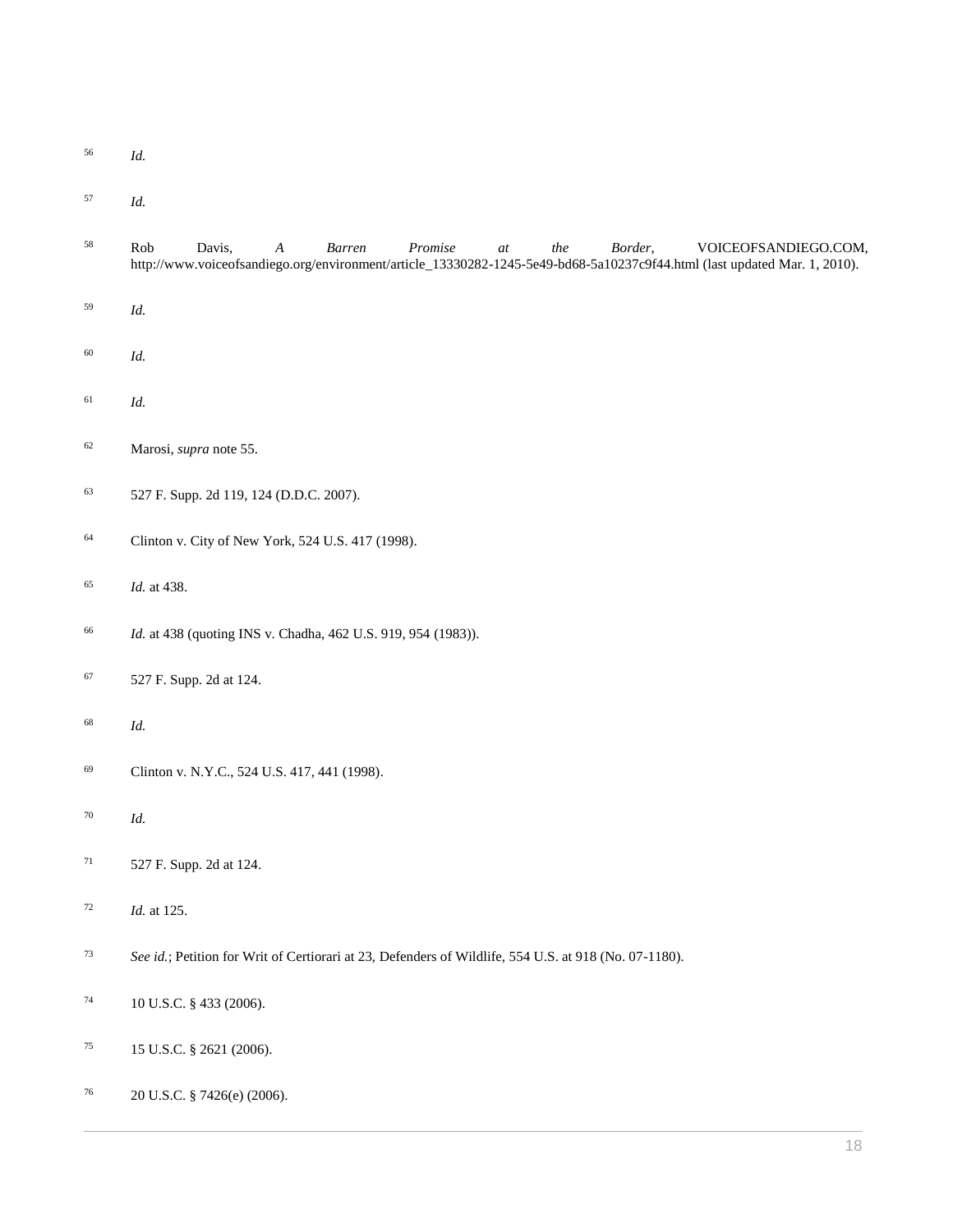- 77 22 U.S.C.  $\S$  7207(a)(3) (2006).
- [Mistretta v. United States, 488 U.S. 361, 371 \(1989\).](http://www.westlaw.com/Link/Document/FullText?findType=Y&serNum=1989010615&pubNum=0000780&originatingDoc=I0ecc829f2df011e18b05fdf15589d8e8&refType=RP&fi=co_pp_sp_780_371&originationContext=document&vr=3.0&rs=cblt1.0&transitionType=DocumentItem&contextData=(sc.Search)#co_pp_sp_780_371)
- [United States v. Brown, 381 U.S. 437, 443 \(1965\).](http://www.westlaw.com/Link/Document/FullText?findType=Y&serNum=1965125099&pubNum=0000780&originatingDoc=I0ecc829f2df011e18b05fdf15589d8e8&refType=RP&fi=co_pp_sp_780_443&originationContext=document&vr=3.0&rs=cblt1.0&transitionType=DocumentItem&contextData=(sc.Search)#co_pp_sp_780_443)
- *Id.*
- [Whitman v. Am. Trucking Ass'ns,531 U.S. 457, 472 \(2001\).](http://www.westlaw.com/Link/Document/FullText?findType=Y&serNum=2001175402&pubNum=0000780&originatingDoc=I0ecc829f2df011e18b05fdf15589d8e8&refType=RP&fi=co_pp_sp_780_472&originationContext=document&vr=3.0&rs=cblt1.0&transitionType=DocumentItem&contextData=(sc.Search)#co_pp_sp_780_472)
- [U.S. CONST. art I, §§ 1,](http://www.westlaw.com/Link/Document/FullText?findType=L&pubNum=1000583&cite=USCOARTIS1&originatingDoc=I0ecc829f2df011e18b05fdf15589d8e8&refType=LQ&originationContext=document&vr=3.0&rs=cblt1.0&transitionType=DocumentItem&contextData=(sc.Search)) [8, cl. 18.](http://www.westlaw.com/Link/Document/FullText?findType=L&pubNum=1000583&cite=USCOARTIS8CL18&originatingDoc=I0ecc829f2df011e18b05fdf15589d8e8&refType=LQ&originationContext=document&vr=3.0&rs=cblt1.0&transitionType=DocumentItem&contextData=(sc.Search))
- [A.L.A. Schechter Poultry Corp. v. United States, 295 U.S. 495, 529 \(1935\).](http://www.westlaw.com/Link/Document/FullText?findType=Y&serNum=1935123814&pubNum=0000780&originatingDoc=I0ecc829f2df011e18b05fdf15589d8e8&refType=RP&fi=co_pp_sp_780_529&originationContext=document&vr=3.0&rs=cblt1.0&transitionType=DocumentItem&contextData=(sc.Search)#co_pp_sp_780_529)
- *See*[Mistretta v. United States, 488 U.S. 361 \(1989\)](http://www.westlaw.com/Link/Document/FullText?findType=Y&serNum=1989010615&pubNum=0000780&originatingDoc=I0ecc829f2df011e18b05fdf15589d8e8&refType=RP&originationContext=document&vr=3.0&rs=cblt1.0&transitionType=DocumentItem&contextData=(sc.Search)) (upholding the Federal Sentencing Reform Act which delegated broad authority to establish sentencing guidelines for federal crimes); [Skinner v. Mid-Am. Pipeline Co., 490 U.S. 212 \(1989\)](http://www.westlaw.com/Link/Document/FullText?findType=Y&serNum=1989059601&pubNum=0000780&originatingDoc=I0ecc829f2df011e18b05fdf15589d8e8&refType=RP&originationContext=document&vr=3.0&rs=cblt1.0&transitionType=DocumentItem&contextData=(sc.Search)) (upholding delegation allowing an agency to establish a pricing structure including "user fees"); [Fed. Power Comm'n. v. Hope Nat. Gas Co.,](http://www.westlaw.com/Link/Document/FullText?findType=Y&serNum=1944115184&pubNum=0000780&originatingDoc=I0ecc829f2df011e18b05fdf15589d8e8&refType=RP&fi=co_pp_sp_780_611&originationContext=document&vr=3.0&rs=cblt1.0&transitionType=DocumentItem&contextData=(sc.Search)#co_pp_sp_780_611)  [320 U.S. 591, 611 \(1944\)](http://www.westlaw.com/Link/Document/FullText?findType=Y&serNum=1944115184&pubNum=0000780&originatingDoc=I0ecc829f2df011e18b05fdf15589d8e8&refType=RP&fi=co_pp_sp_780_611&originationContext=document&vr=3.0&rs=cblt1.0&transitionType=DocumentItem&contextData=(sc.Search)#co_pp_sp_780_611) (upholding delegation to the Federal Power Commission to set "just and reasonable" gas rates under the Natural Gas Act); [Nat'l Broad. Co. v. United States, 319 U.S. 190, 225-26 \(1943\)](http://www.westlaw.com/Link/Document/FullText?findType=Y&serNum=1943120664&pubNum=0000780&originatingDoc=I0ecc829f2df011e18b05fdf15589d8e8&refType=RP&fi=co_pp_sp_780_225&originationContext=document&vr=3.0&rs=cblt1.0&transitionType=DocumentItem&contextData=(sc.Search)#co_pp_sp_780_225) (upholding delegation authorizing the Federal Communications Commission to promulgate radio regulations in the "public interest").
- [Fed. Commc'n Comm'n. v. Fox Television Stations, Inc., 129 S.Ct. 1800, 1823 \(2009\).](http://www.westlaw.com/Link/Document/FullText?findType=Y&serNum=2018684429&pubNum=0000708&originatingDoc=I0ecc829f2df011e18b05fdf15589d8e8&refType=RP&fi=co_pp_sp_708_1823&originationContext=document&vr=3.0&rs=cblt1.0&transitionType=DocumentItem&contextData=(sc.Search)#co_pp_sp_708_1823)
- *Whitman*[, 531 U.S. at 458.](http://www.westlaw.com/Link/Document/FullText?findType=Y&serNum=2001175402&pubNum=0000780&originatingDoc=I0ecc829f2df011e18b05fdf15589d8e8&refType=RP&fi=co_pp_sp_780_458&originationContext=document&vr=3.0&rs=cblt1.0&transitionType=DocumentItem&contextData=(sc.Search)#co_pp_sp_780_458)
- [276 U.S. 394, 409 \(1928\).](http://www.westlaw.com/Link/Document/FullText?findType=Y&serNum=1928126227&pubNum=0000780&originatingDoc=I0ecc829f2df011e18b05fdf15589d8e8&refType=RP&fi=co_pp_sp_780_409&originationContext=document&vr=3.0&rs=cblt1.0&transitionType=DocumentItem&contextData=(sc.Search)#co_pp_sp_780_409)
- [Amalgamated Meat Cutters v. Connally, 337 F. Supp. 737, 746 \(D.D.C. 1971\)](http://www.westlaw.com/Link/Document/FullText?findType=Y&serNum=1971107857&pubNum=0000345&originatingDoc=I0ecc829f2df011e18b05fdf15589d8e8&refType=RP&fi=co_pp_sp_345_746&originationContext=document&vr=3.0&rs=cblt1.0&transitionType=DocumentItem&contextData=(sc.Search)#co_pp_sp_345_746) (emphasis added).
- [293 U.S. 388, 430 \(1935\).](http://www.westlaw.com/Link/Document/FullText?findType=Y&serNum=1935124094&pubNum=0000780&originatingDoc=I0ecc829f2df011e18b05fdf15589d8e8&refType=RP&fi=co_pp_sp_780_430&originationContext=document&vr=3.0&rs=cblt1.0&transitionType=DocumentItem&contextData=(sc.Search)#co_pp_sp_780_430)
- <sup>90</sup> *Id.* [at 418](http://www.westlaw.com/Link/Document/FullText?findType=Y&serNum=1935124094&pubNum=0000780&originatingDoc=I0ecc829f2df011e18b05fdf15589d8e8&refType=RP&fi=co_pp_sp_780_418&originationContext=document&vr=3.0&rs=cblt1.0&transitionType=DocumentItem&contextData=(sc.Search)#co_pp_sp_780_418) ("The Congress left the matter to the President without standard or rule, to be dealt with as he pleased").
- [295 U.S. 495, 529 \(1935\).](http://www.westlaw.com/Link/Document/FullText?findType=Y&serNum=1935123814&pubNum=0000780&originatingDoc=I0ecc829f2df011e18b05fdf15589d8e8&refType=RP&fi=co_pp_sp_780_529&originationContext=document&vr=3.0&rs=cblt1.0&transitionType=DocumentItem&contextData=(sc.Search)#co_pp_sp_780_529)
- *Id.* [at 537-38.](http://www.westlaw.com/Link/Document/FullText?findType=Y&serNum=1935123814&originatingDoc=I0ecc829f2df011e18b05fdf15589d8e8&refType=RP&originationContext=document&vr=3.0&rs=cblt1.0&transitionType=DocumentItem&contextData=(sc.Search))
- *Id.* [at 539.](http://www.westlaw.com/Link/Document/FullText?findType=Y&serNum=1935123814&originatingDoc=I0ecc829f2df011e18b05fdf15589d8e8&refType=RP&originationContext=document&vr=3.0&rs=cblt1.0&transitionType=DocumentItem&contextData=(sc.Search))
- *See*[Whitman v. Am. Trucking Ass'n, 531 U.S. 457, 474 \(2001\).](http://www.westlaw.com/Link/Document/FullText?findType=Y&serNum=2001175402&pubNum=0000780&originatingDoc=I0ecc829f2df011e18b05fdf15589d8e8&refType=RP&fi=co_pp_sp_780_474&originationContext=document&vr=3.0&rs=cblt1.0&transitionType=DocumentItem&contextData=(sc.Search)#co_pp_sp_780_474)
- *Id.*
- *Id.*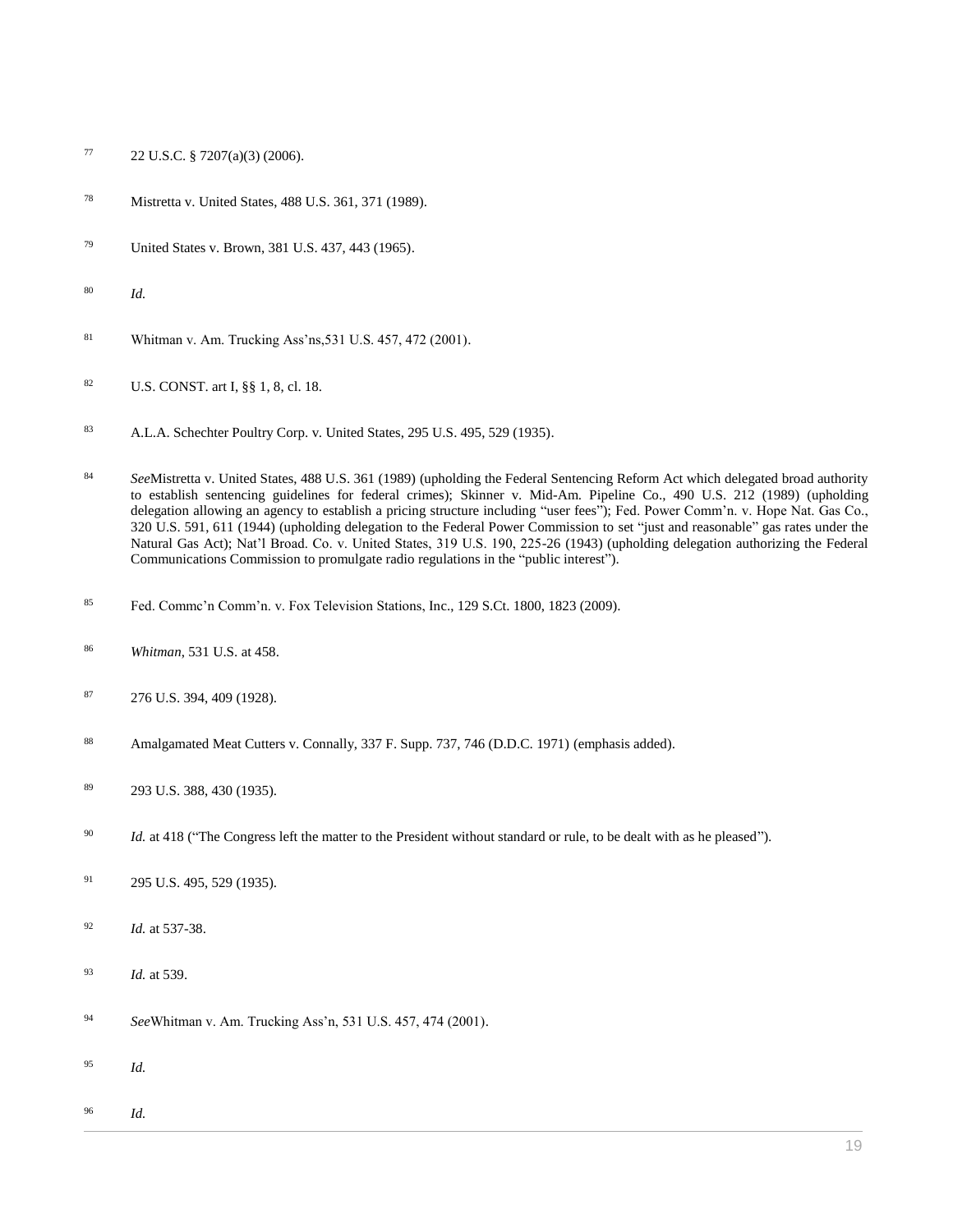- <sup>97</sup> *See CRS Border Security Report*, *supra* note 18, at 6-7 ("The scope of this waiver authority is substantial ... Congress commonly waives preexisting laws, but the new waiver provision uses language and a combination of terns not typically seen in law."); Memorandum from Stephen R. Viña and Todd. B Tatelman, Legislative Attorneys, U.S. Cong. Record Serv., § 102 of H.R. 418, Waiver of Laws Necessary for Improvement of Barriers at Borders (Feb. 9, 2005) (on file with the author).
- 98 [8 U.S.C. § 1103](http://www.westlaw.com/Link/Document/FullText?findType=L&pubNum=1000546&cite=8USCAS1103&originatingDoc=I0ecc829f2df011e18b05fdf15589d8e8&refType=LQ&originationContext=document&vr=3.0&rs=cblt1.0&transitionType=DocumentItem&contextData=(sc.Search)) note 102(c) (2006).
- <sup>99</sup> Memorandum from Stephen R. Viña and Todd. B Tatelman, *supra* note 99.
- <sup>100</sup> *CRS Border Security Report*, *supra* note 17, at 7.
- <sup>101</sup> *See*[Mistretta v. United States, 488 U.S. 361, 379 \(1989\)](http://www.westlaw.com/Link/Document/FullText?findType=Y&serNum=1989010615&pubNum=0000780&originatingDoc=I0ecc829f2df011e18b05fdf15589d8e8&refType=RP&fi=co_pp_sp_780_379&originationContext=document&vr=3.0&rs=cblt1.0&transitionType=DocumentItem&contextData=(sc.Search)#co_pp_sp_780_379) (finding that the task of "[d]eveloping proportionate penalties for hundreds of different crimes ... is precisely the sort of intricate, labor-intensive task for which delegation to an expert body is especially appropriate.").
- <sup>102</sup> [United States v. Garfinkel, 29 F.3d 451, 457 \(8th Cir. 1994\)](http://www.westlaw.com/Link/Document/FullText?findType=Y&serNum=1994148950&pubNum=0000506&originatingDoc=I0ecc829f2df011e18b05fdf15589d8e8&refType=RP&fi=co_pp_sp_506_457&originationContext=document&vr=3.0&rs=cblt1.0&transitionType=DocumentItem&contextData=(sc.Search)#co_pp_sp_506_457) (citation omitted) (emphasis added). *See also*[United States v. Pastor,](http://www.westlaw.com/Link/Document/FullText?findType=Y&serNum=1977122767&pubNum=0000350&originatingDoc=I0ecc829f2df011e18b05fdf15589d8e8&refType=RP&fi=co_pp_sp_350_940&originationContext=document&vr=3.0&rs=cblt1.0&transitionType=DocumentItem&contextData=(sc.Search)#co_pp_sp_350_940)  [557 F.2d 930, 940 \(2d Cir. 1977\)](http://www.westlaw.com/Link/Document/FullText?findType=Y&serNum=1977122767&pubNum=0000350&originatingDoc=I0ecc829f2df011e18b05fdf15589d8e8&refType=RP&fi=co_pp_sp_350_940&originationContext=document&vr=3.0&rs=cblt1.0&transitionType=DocumentItem&contextData=(sc.Search)#co_pp_sp_350_940) ("Similarly [to the statute providing opportunities for judicial review], weighing in favor of a delegation is mandated compliance with the APA's requirements for notice and comment").
- <sup>103</sup> [5 U.S.C. § 553\(b\)](http://www.westlaw.com/Link/Document/FullText?findType=L&pubNum=1000546&cite=5USCAS553&originatingDoc=I0ecc829f2df011e18b05fdf15589d8e8&refType=RB&originationContext=document&vr=3.0&rs=cblt1.0&transitionType=DocumentItem&contextData=(sc.Search)#co_pp_a83b000018c76)[-\(c\) \(2006\);](http://www.westlaw.com/Link/Document/FullText?findType=L&pubNum=1000546&cite=5USCAS553&originatingDoc=I0ecc829f2df011e18b05fdf15589d8e8&refType=RE&originationContext=document&vr=3.0&rs=cblt1.0&transitionType=DocumentItem&contextData=(sc.Search)#co_pp_4b24000003ba5) *Garfinkel*[, 29 F.3d at 459.](http://www.westlaw.com/Link/Document/FullText?findType=Y&serNum=1994148950&pubNum=0000506&originatingDoc=I0ecc829f2df011e18b05fdf15589d8e8&refType=RP&fi=co_pp_sp_506_459&originationContext=document&vr=3.0&rs=cblt1.0&transitionType=DocumentItem&contextData=(sc.Search)#co_pp_sp_506_459)
- <sup>104</sup> *See* Notice of [Determination for Illegal Immigration Reform and Immigrant Responsibility Act of 1996, 73 Fed. Reg. 19077,](http://www.westlaw.com/Link/Document/FullText?findType=l&pubNum=0001037&cite=UUID(ICC932510055411DDBB63C7326AECD36D)&originatingDoc=I0ecc829f2df011e18b05fdf15589d8e8&refType=CP&fi=co_pp_sp_1037_19077&originationContext=document&vr=3.0&rs=cblt1.0&transitionType=DocumentItem&contextData=(sc.Search)#co_pp_sp_1037_19077)  [19078-80 \(Apr. 8, 2008\);](http://www.westlaw.com/Link/Document/FullText?findType=l&pubNum=0001037&cite=UUID(ICC932510055411DDBB63C7326AECD36D)&originatingDoc=I0ecc829f2df011e18b05fdf15589d8e8&refType=CP&fi=co_pp_sp_1037_19077&originationContext=document&vr=3.0&rs=cblt1.0&transitionType=DocumentItem&contextData=(sc.Search)#co_pp_sp_1037_19077) [Determination Pursuant to Sec. 102 of the Illegal Immigration Reform and Immigrant Responsibility Act](http://www.westlaw.com/Link/Document/FullText?findType=l&pubNum=0001037&cite=UUID(I8AA27B3083AC11DCACD885EB8826409B)&originatingDoc=I0ecc829f2df011e18b05fdf15589d8e8&refType=CP&fi=co_pp_sp_1037_60870&originationContext=document&vr=3.0&rs=cblt1.0&transitionType=DocumentItem&contextData=(sc.Search)#co_pp_sp_1037_60870)  [of 1996 as Amended by Sec. 102 of the REAL ID Act of 2005 and as Amended by the Secure Fence Act of 2006, 72 Fed. Reg.](http://www.westlaw.com/Link/Document/FullText?findType=l&pubNum=0001037&cite=UUID(I8AA27B3083AC11DCACD885EB8826409B)&originatingDoc=I0ecc829f2df011e18b05fdf15589d8e8&refType=CP&fi=co_pp_sp_1037_60870&originationContext=document&vr=3.0&rs=cblt1.0&transitionType=DocumentItem&contextData=(sc.Search)#co_pp_sp_1037_60870)  [60870 \(Oct. 26, 2007\);](http://www.westlaw.com/Link/Document/FullText?findType=l&pubNum=0001037&cite=UUID(I8AA27B3083AC11DCACD885EB8826409B)&originatingDoc=I0ecc829f2df011e18b05fdf15589d8e8&refType=CP&fi=co_pp_sp_1037_60870&originationContext=document&vr=3.0&rs=cblt1.0&transitionType=DocumentItem&contextData=(sc.Search)#co_pp_sp_1037_60870) Potential Revision of Mandatory Ballast Water Management Reporting Requirements, [72 Fed. Reg. 2535,](http://www.westlaw.com/Link/Document/FullText?findType=l&pubNum=0001037&cite=UUID(I98AE7600A7AE11DB8E42B17BB7DCB050)&originatingDoc=I0ecc829f2df011e18b05fdf15589d8e8&refType=CP&fi=co_pp_sp_1037_2535&originationContext=document&vr=3.0&rs=cblt1.0&transitionType=DocumentItem&contextData=(sc.Search)#co_pp_sp_1037_2535)  [2536 \(Jan. 19, 2007\);](http://www.westlaw.com/Link/Document/FullText?findType=l&pubNum=0001037&cite=UUID(I98AE7600A7AE11DB8E42B17BB7DCB050)&originatingDoc=I0ecc829f2df011e18b05fdf15589d8e8&refType=CP&fi=co_pp_sp_1037_2535&originationContext=document&vr=3.0&rs=cblt1.0&transitionType=DocumentItem&contextData=(sc.Search)#co_pp_sp_1037_2535) Determination Pursuant to Sec. 102 of the Illegal Immigration Reform and Immigrant Responsibility Act of 1996 as Amended by Sec. 102 of the REAL ID Act of 2005[, 70 Fed. Reg. at 55622-55623 \(Sept. 22, 2005\).](http://www.westlaw.com/Link/Document/FullText?findType=l&pubNum=0001037&cite=UUID(I93420FC0405C11DAA009E92B16555DD2)&originatingDoc=I0ecc829f2df011e18b05fdf15589d8e8&refType=CP&fi=co_pp_sp_1037_55622&originationContext=document&vr=3.0&rs=cblt1.0&transitionType=DocumentItem&contextData=(sc.Search)#co_pp_sp_1037_55622)
- <sup>105</sup> [Defenders of Wildlife v. Chertoff, 527 F. Supp. 2d 119, 128 \(D.D.C. 2007\).](http://www.westlaw.com/Link/Document/FullText?findType=Y&serNum=2014442085&pubNum=0004637&originatingDoc=I0ecc829f2df011e18b05fdf15589d8e8&refType=RP&fi=co_pp_sp_4637_128&originationContext=document&vr=3.0&rs=cblt1.0&transitionType=DocumentItem&contextData=(sc.Search)#co_pp_sp_4637_128)
- <sup>106</sup> [Whitman v. Am. Trucking Ass'n, 531 U.S. 457, 474 \(2001\).](http://www.westlaw.com/Link/Document/FullText?findType=Y&serNum=2001175402&pubNum=0000780&originatingDoc=I0ecc829f2df011e18b05fdf15589d8e8&refType=RP&fi=co_pp_sp_780_474&originationContext=document&vr=3.0&rs=cblt1.0&transitionType=DocumentItem&contextData=(sc.Search)#co_pp_sp_780_474)
- <sup>107</sup> Sierra Club v. Ashcroft, 2005 U.S. Dist. LEXIS 44244, 21 (Dec. 13, 2005) ("Those boundaries [of the delegated authority] are waiver of laws and regulations which the DHS Secretary determines impede completion of this particular 14-mile California border Triple Fence authorized by IIRIRA ....") (emphasis added).
- <sup>108</sup> *Id.* at 19-20 (emphasis added).
- <sup>109</sup> *See Defenders of Wildlife*[, 527 F. Supp. 2d at 127-28;](http://www.westlaw.com/Link/Document/FullText?findType=Y&serNum=2014442085&pubNum=4637&originatingDoc=I0ecc829f2df011e18b05fdf15589d8e8&refType=RP&fi=co_pp_sp_4637_127&originationContext=document&vr=3.0&rs=cblt1.0&transitionType=DocumentItem&contextData=(sc.Search)#co_pp_sp_4637_127)[Save Our Heritage Org. v. Gonzales, 533 F. Supp. 2d 58 at 63-64 \(D.D.C.](http://www.westlaw.com/Link/Document/FullText?findType=Y&serNum=2015111426&pubNum=0004637&originatingDoc=I0ecc829f2df011e18b05fdf15589d8e8&refType=RP&fi=co_pp_sp_4637_63&originationContext=document&vr=3.0&rs=cblt1.0&transitionType=DocumentItem&contextData=(sc.Search)#co_pp_sp_4637_63)  [2008\).](http://www.westlaw.com/Link/Document/FullText?findType=Y&serNum=2015111426&pubNum=0004637&originatingDoc=I0ecc829f2df011e18b05fdf15589d8e8&refType=RP&fi=co_pp_sp_4637_63&originationContext=document&vr=3.0&rs=cblt1.0&transitionType=DocumentItem&contextData=(sc.Search)#co_pp_sp_4637_63)
- <sup>110</sup> [Cnty. of El Paso v. Chertoff, No. EP-08-CA-196-FM, 2008 WL 4372693, at \\*3 \(W.D. Tex. Aug. 29, 2008\).](http://www.westlaw.com/Link/Document/FullText?findType=Y&serNum=2017149292&pubNum=0000999&originatingDoc=I0ecc829f2df011e18b05fdf15589d8e8&refType=RP&originationContext=document&vr=3.0&rs=cblt1.0&transitionType=DocumentItem&contextData=(sc.Search))
- <sup>111</sup> *Defenders of Wildlife*[, 527 F. Supp. 2d at 127-28.](http://www.westlaw.com/Link/Document/FullText?findType=Y&serNum=2014442085&pubNum=0004637&originatingDoc=I0ecc829f2df011e18b05fdf15589d8e8&refType=RP&fi=co_pp_sp_4637_127&originationContext=document&vr=3.0&rs=cblt1.0&transitionType=DocumentItem&contextData=(sc.Search)#co_pp_sp_4637_127)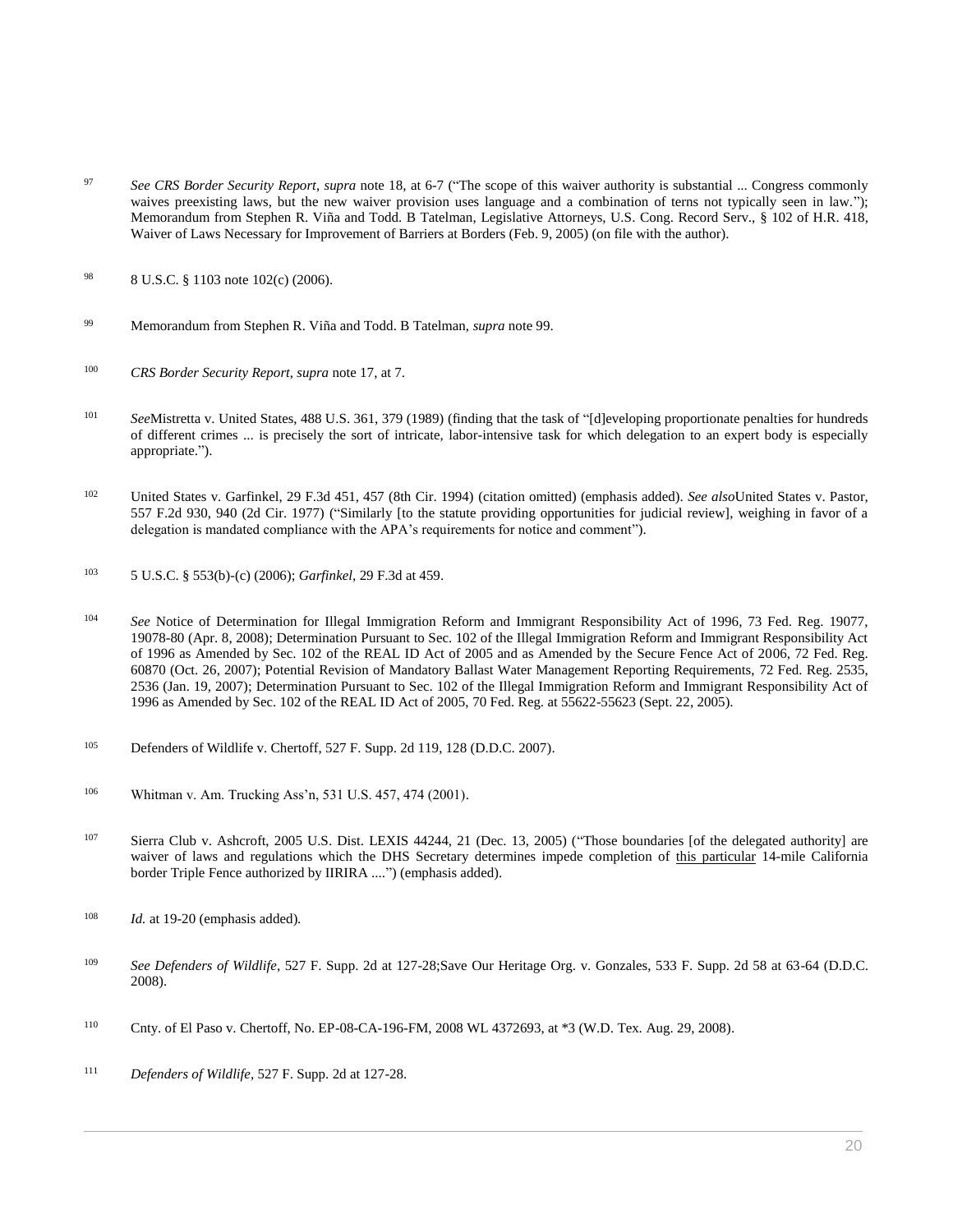- *Id.* [at 128 n. 7.](http://www.westlaw.com/Link/Document/FullText?findType=Y&serNum=2014442085&originatingDoc=I0ecc829f2df011e18b05fdf15589d8e8&refType=RP&originationContext=document&vr=3.0&rs=cblt1.0&transitionType=DocumentItem&contextData=(sc.Search))
- See Sierra Club, 2005 U.S. Dist. LEXIS 44244 at 19, 20-21.
- [8 U.S.C. § 1103](http://www.westlaw.com/Link/Document/FullText?findType=L&pubNum=1000546&cite=8USCAS1103&originatingDoc=I0ecc829f2df011e18b05fdf15589d8e8&refType=LQ&originationContext=document&vr=3.0&rs=cblt1.0&transitionType=DocumentItem&contextData=(sc.Search)) note 102(c)(2)(A) (2006).
- [8 U.S.C. § 1103](http://www.westlaw.com/Link/Document/FullText?findType=L&pubNum=1000546&cite=8USCAS1103&originatingDoc=I0ecc829f2df011e18b05fdf15589d8e8&refType=LQ&originationContext=document&vr=3.0&rs=cblt1.0&transitionType=DocumentItem&contextData=(sc.Search)) note 102(c)(2)(C).
- [U.S. Const. art. III, § 1.](http://www.westlaw.com/Link/Document/FullText?findType=L&pubNum=1000583&cite=USCOARTIIIS1&originatingDoc=I0ecc829f2df011e18b05fdf15589d8e8&refType=LQ&originationContext=document&vr=3.0&rs=cblt1.0&transitionType=DocumentItem&contextData=(sc.Search))
- Peter J. Messitte, *The Writ of Certiorari: Deciding Which Cases to Review*, EJOURNAL U.S.A., Apr. 2005, at 18, 19, *available at* http:// www.america.gov/media/pdf/ejs/0405.pdf.
- [Yakus v. United States, 321 U.S. 414, 426 \(1944\).](http://www.westlaw.com/Link/Document/FullText?findType=Y&serNum=1944118103&pubNum=0000780&originatingDoc=I0ecc829f2df011e18b05fdf15589d8e8&refType=RP&fi=co_pp_sp_780_426&originationContext=document&vr=3.0&rs=cblt1.0&transitionType=DocumentItem&contextData=(sc.Search)#co_pp_sp_780_426)
- [Amalgamated Meat Cutters v. Connally, 337 F. Supp. 737, 746 \(D.D.C. 1971\)](http://www.westlaw.com/Link/Document/FullText?findType=Y&serNum=1971107857&pubNum=0000345&originatingDoc=I0ecc829f2df011e18b05fdf15589d8e8&refType=RP&fi=co_pp_sp_345_746&originationContext=document&vr=3.0&rs=cblt1.0&transitionType=DocumentItem&contextData=(sc.Search)#co_pp_sp_345_746) (emphasis added).
- *Yakus*[, 321 U.S. at 426](http://www.westlaw.com/Link/Document/FullText?findType=Y&serNum=1944118103&pubNum=0000780&originatingDoc=I0ecc829f2df011e18b05fdf15589d8e8&refType=RP&fi=co_pp_sp_780_426&originationContext=document&vr=3.0&rs=cblt1.0&transitionType=DocumentItem&contextData=(sc.Search)#co_pp_sp_780_426) (emphasis added).
- [Am. Power & Light Co. v. Sec. Exch. Comm'n, 329 U.S. 90, 105 \(1946\)](http://www.westlaw.com/Link/Document/FullText?findType=Y&serNum=1946112654&pubNum=0000780&originatingDoc=I0ecc829f2df011e18b05fdf15589d8e8&refType=RP&fi=co_pp_sp_780_105&originationContext=document&vr=3.0&rs=cblt1.0&transitionType=DocumentItem&contextData=(sc.Search)#co_pp_sp_780_105) (emphasis added).
- *Id.* (emphasis added).
- [500 U.S. 160, 160 \(1991\).](http://www.westlaw.com/Link/Document/FullText?findType=Y&serNum=1991093588&pubNum=0000780&originatingDoc=I0ecc829f2df011e18b05fdf15589d8e8&refType=RP&originationContext=document&vr=3.0&rs=cblt1.0&transitionType=DocumentItem&contextData=(sc.Search))
- *Id.* [at 168.](http://www.westlaw.com/Link/Document/FullText?findType=Y&serNum=1991093588&originatingDoc=I0ecc829f2df011e18b05fdf15589d8e8&refType=RP&originationContext=document&vr=3.0&rs=cblt1.0&transitionType=DocumentItem&contextData=(sc.Search))
- *Id.*
- *Id.*
- <sup>127</sup> *Id.* at 168-69 (citation omitted).
- <sup>128</sup> *Id.* at 170 (Marshall, J., concurring) (citation omitted).
- [United States v. Pastor, 557 F.2d 930, 941 \(2d Cir. 1977\).](http://www.westlaw.com/Link/Document/FullText?findType=Y&serNum=1977122767&pubNum=0000350&originatingDoc=I0ecc829f2df011e18b05fdf15589d8e8&refType=RP&fi=co_pp_sp_350_941&originationContext=document&vr=3.0&rs=cblt1.0&transitionType=DocumentItem&contextData=(sc.Search)#co_pp_sp_350_941) *See also*[United States v. Gordon, 580 F.2d 827, 839 \(5th Cir. 1978\).](http://www.westlaw.com/Link/Document/FullText?findType=Y&serNum=1978119672&pubNum=0000350&originatingDoc=I0ecc829f2df011e18b05fdf15589d8e8&refType=RP&fi=co_pp_sp_350_839&originationContext=document&vr=3.0&rs=cblt1.0&transitionType=DocumentItem&contextData=(sc.Search)#co_pp_sp_350_839)
- *Garfinkel*[, 29 F.3d at 459](http://www.westlaw.com/Link/Document/FullText?findType=Y&serNum=1994148950&pubNum=0000506&originatingDoc=I0ecc829f2df011e18b05fdf15589d8e8&refType=RP&fi=co_pp_sp_506_459&originationContext=document&vr=3.0&rs=cblt1.0&transitionType=DocumentItem&contextData=(sc.Search)#co_pp_sp_506_459) (citations omitted).
- *Id.* [at 458.](http://www.westlaw.com/Link/Document/FullText?findType=Y&serNum=1994148950&originatingDoc=I0ecc829f2df011e18b05fdf15589d8e8&refType=RP&originationContext=document&vr=3.0&rs=cblt1.0&transitionType=DocumentItem&contextData=(sc.Search))
- [United States v. Widdowson, 916 F.2d 587, 590 \(10th](http://www.westlaw.com/Link/Document/FullText?findType=Y&serNum=1990146276&pubNum=0000350&originatingDoc=I0ecc829f2df011e18b05fdf15589d8e8&refType=RP&fi=co_pp_sp_350_590&originationContext=document&vr=3.0&rs=cblt1.0&transitionType=DocumentItem&contextData=(sc.Search)#co_pp_sp_350_590) Cir. 1990) (holding that a lack of safeguards on the Attorney General's temporary scheduling power may violate the nondelegation doctrine), *vacated*[, 502 U.S. 801 \(1991\).](http://www.westlaw.com/Link/Document/FullText?findType=Y&serNum=1991088925&pubNum=0000780&originatingDoc=I0ecc829f2df011e18b05fdf15589d8e8&refType=RP&originationContext=document&vr=3.0&rs=cblt1.0&transitionType=DocumentItem&contextData=(sc.Search))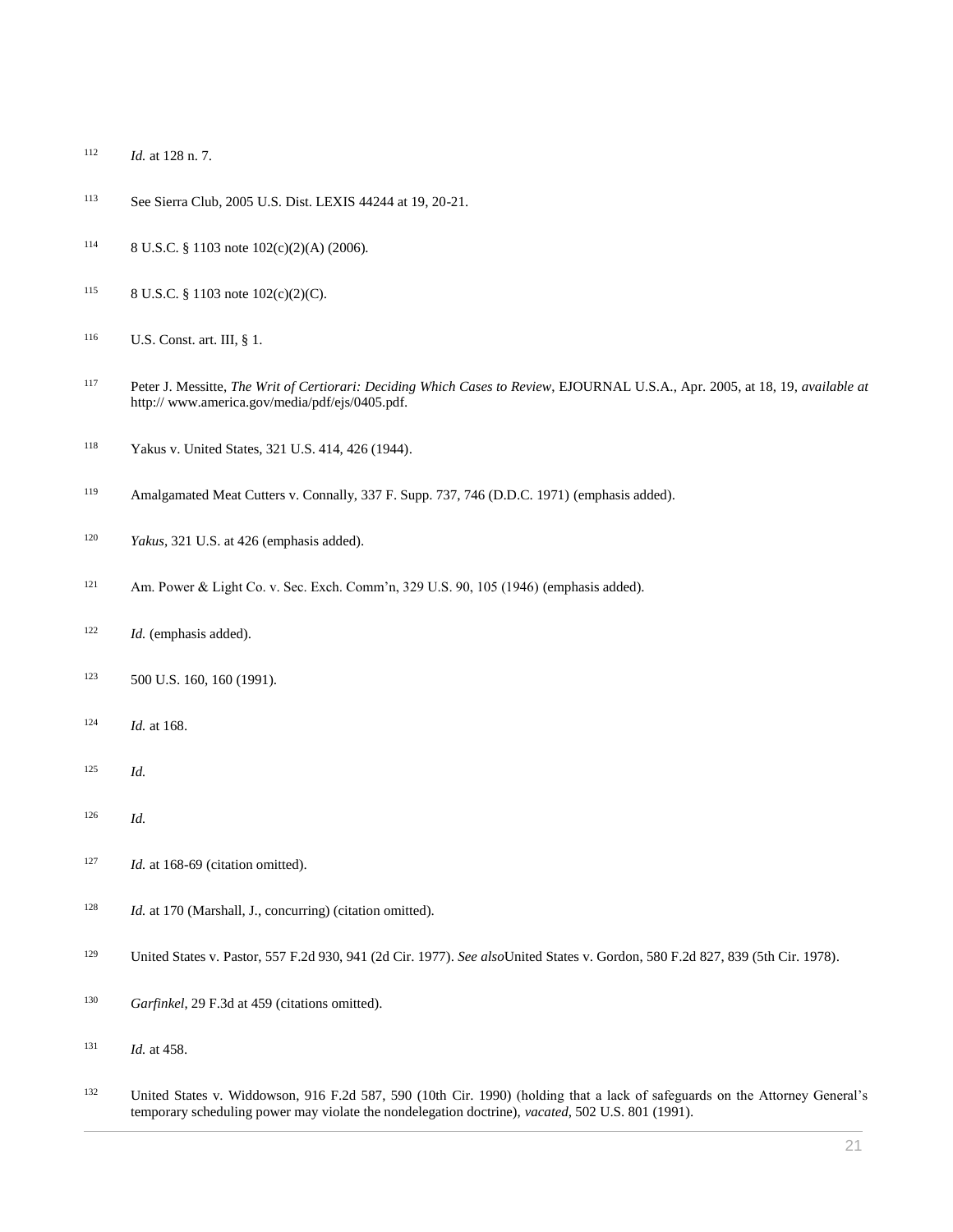- [United States v. Bozarov, 974 F.2d 1037, 1045 \(9th Cir. 1992\)](http://www.westlaw.com/Link/Document/FullText?findType=Y&serNum=1992141841&pubNum=0000350&originatingDoc=I0ecc829f2df011e18b05fdf15589d8e8&refType=RP&fi=co_pp_sp_350_1045&originationContext=document&vr=3.0&rs=cblt1.0&transitionType=DocumentItem&contextData=(sc.Search)#co_pp_sp_350_1045) (holding that precluding the Secretary of Commerce's delegated authority does not violate the nondelegation doctrine).
- *Id.* [at 1044-45.](http://www.westlaw.com/Link/Document/FullText?findType=Y&serNum=1992141841&originatingDoc=I0ecc829f2df011e18b05fdf15589d8e8&refType=RP&originationContext=document&vr=3.0&rs=cblt1.0&transitionType=DocumentItem&contextData=(sc.Search))
- *Id.* [at 1045.](http://www.westlaw.com/Link/Document/FullText?findType=Y&serNum=1992141841&originatingDoc=I0ecc829f2df011e18b05fdf15589d8e8&refType=RP&originationContext=document&vr=3.0&rs=cblt1.0&transitionType=DocumentItem&contextData=(sc.Search))
- *Id.* [at 1045 n.6.](http://www.westlaw.com/Link/Document/FullText?findType=Y&serNum=1992141841&originatingDoc=I0ecc829f2df011e18b05fdf15589d8e8&refType=RP&originationContext=document&vr=3.0&rs=cblt1.0&transitionType=DocumentItem&contextData=(sc.Search))
- [43 U.S.C.A. § 1652 \(West 2010\).](http://www.westlaw.com/Link/Document/FullText?findType=L&pubNum=1000546&cite=43USCAS1652&originatingDoc=I0ecc829f2df011e18b05fdf15589d8e8&refType=LQ&originationContext=document&vr=3.0&rs=cblt1.0&transitionType=DocumentItem&contextData=(sc.Search))
- *CRS Border Security Report, supra* note 18, at 7; Memorandum from Stephen R. Viña and Todd B. Tatelman, *supra* note 99.
- [43 U.S.C.A. § 1652\(c\)-](http://www.westlaw.com/Link/Document/FullText?findType=L&pubNum=1000546&cite=43USCAS1652&originatingDoc=I0ecc829f2df011e18b05fdf15589d8e8&refType=RB&originationContext=document&vr=3.0&rs=cblt1.0&transitionType=DocumentItem&contextData=(sc.Search)#co_pp_4b24000003ba5)[\(d\)](http://www.westlaw.com/Link/Document/FullText?findType=L&pubNum=1000546&cite=43USCAS1652&originatingDoc=I0ecc829f2df011e18b05fdf15589d8e8&refType=RE&originationContext=document&vr=3.0&rs=cblt1.0&transitionType=DocumentItem&contextData=(sc.Search)#co_pp_5ba1000067d06) (West 2010).
- *Id.*
- [486 U.S. 592 \(1988\).](http://www.westlaw.com/Link/Document/FullText?findType=Y&serNum=1988078090&pubNum=0000780&originatingDoc=I0ecc829f2df011e18b05fdf15589d8e8&refType=RP&originationContext=document&vr=3.0&rs=cblt1.0&transitionType=DocumentItem&contextData=(sc.Search))
- [5 U.S.C.A. § 702\(a\)\(2\)](http://www.westlaw.com/Link/Document/FullText?findType=L&pubNum=1000546&cite=5USCAS702&originatingDoc=I0ecc829f2df011e18b05fdf15589d8e8&refType=LQ&originationContext=document&vr=3.0&rs=cblt1.0&transitionType=DocumentItem&contextData=(sc.Search)) (West 2010).
- *Webster*[, 486 U.S. at 592.](http://www.westlaw.com/Link/Document/FullText?findType=Y&serNum=1988078090&pubNum=0000780&originatingDoc=I0ecc829f2df011e18b05fdf15589d8e8&refType=RP&fi=co_pp_sp_780_592&originationContext=document&vr=3.0&rs=cblt1.0&transitionType=DocumentItem&contextData=(sc.Search)#co_pp_sp_780_592)
- Viktoria Lovei, Comment, *[Revealing the True Definition of APA § 701\(A\)\(2\) by Reconciling "No Law to Apply" with the](http://www.westlaw.com/Link/Document/FullText?findType=Y&serNum=0327775811&pubNum=0003039&originatingDoc=I0ecc829f2df011e18b05fdf15589d8e8&refType=LR&fi=co_pp_sp_3039_1067&originationContext=document&vr=3.0&rs=cblt1.0&transitionType=DocumentItem&contextData=(sc.Search)#co_pp_sp_3039_1067)  Nondelegation Doctrine*[, 73 U. CHI. L. REV. 1047, 1067 \(2006\).](http://www.westlaw.com/Link/Document/FullText?findType=Y&serNum=0327775811&pubNum=0003039&originatingDoc=I0ecc829f2df011e18b05fdf15589d8e8&refType=LR&fi=co_pp_sp_3039_1067&originationContext=document&vr=3.0&rs=cblt1.0&transitionType=DocumentItem&contextData=(sc.Search)#co_pp_sp_3039_1067)
- *Webster,* [486 U.S. at 600-01.](http://www.westlaw.com/Link/Document/FullText?findType=Y&serNum=1988078090&pubNum=0000780&originatingDoc=I0ecc829f2df011e18b05fdf15589d8e8&refType=RP&fi=co_pp_sp_780_600&originationContext=document&vr=3.0&rs=cblt1.0&transitionType=DocumentItem&contextData=(sc.Search)#co_pp_sp_780_600)
- *See, e.g.*, *Defenders of Wildlife*[, 527 F. Supp. 2d at 127-28.](http://www.westlaw.com/Link/Document/FullText?findType=Y&serNum=2014442085&pubNum=0004637&originatingDoc=I0ecc829f2df011e18b05fdf15589d8e8&refType=RP&fi=co_pp_sp_4637_127&originationContext=document&vr=3.0&rs=cblt1.0&transitionType=DocumentItem&contextData=(sc.Search)#co_pp_sp_4637_127)
- [Amalgamated Meat Cutters v. Connally, 337 F. Supp. 737, 746](http://www.westlaw.com/Link/Document/FullText?findType=Y&serNum=1971107857&pubNum=0000345&originatingDoc=I0ecc829f2df011e18b05fdf15589d8e8&refType=RP&fi=co_pp_sp_345_746&originationContext=document&vr=3.0&rs=cblt1.0&transitionType=DocumentItem&contextData=(sc.Search)#co_pp_sp_345_746) (emphasis added).
- [Yakus v. United States, 321 U.S. 414, 426 \(1944\).](http://www.westlaw.com/Link/Document/FullText?findType=Y&serNum=1944118103&pubNum=0000780&originatingDoc=I0ecc829f2df011e18b05fdf15589d8e8&refType=RP&fi=co_pp_sp_780_426&originationContext=document&vr=3.0&rs=cblt1.0&transitionType=DocumentItem&contextData=(sc.Search)#co_pp_sp_780_426)
- *See*[Fiallo v. Bell, 430 U.S. 787, 792 \(1977\);](http://www.westlaw.com/Link/Document/FullText?findType=Y&serNum=1977118768&pubNum=0000780&originatingDoc=I0ecc829f2df011e18b05fdf15589d8e8&refType=RP&fi=co_pp_sp_780_792&originationContext=document&vr=3.0&rs=cblt1.0&transitionType=DocumentItem&contextData=(sc.Search)#co_pp_sp_780_792) [Mathews v. Diaz, 426 U.S. 67, 81 \(1976\).](http://www.westlaw.com/Link/Document/FullText?findType=Y&serNum=1976142380&pubNum=0000780&originatingDoc=I0ecc829f2df011e18b05fdf15589d8e8&refType=RP&fi=co_pp_sp_780_81&originationContext=document&vr=3.0&rs=cblt1.0&transitionType=DocumentItem&contextData=(sc.Search)#co_pp_sp_780_81)
- [15 U.S.C. § 2621 \(2006\).](http://www.westlaw.com/Link/Document/FullText?findType=L&pubNum=1000546&cite=15USCAS2621&originatingDoc=I0ecc829f2df011e18b05fdf15589d8e8&refType=LQ&originationContext=document&vr=3.0&rs=cblt1.0&transitionType=DocumentItem&contextData=(sc.Search))
- *Id.*
- [43 U.S.C.A. § 1652\(a\),](http://www.westlaw.com/Link/Document/FullText?findType=L&pubNum=1000546&cite=43USCAS1652&originatingDoc=I0ecc829f2df011e18b05fdf15589d8e8&refType=RB&originationContext=document&vr=3.0&rs=cblt1.0&transitionType=DocumentItem&contextData=(sc.Search)#co_pp_8b3b0000958a4) [\(d\)](http://www.westlaw.com/Link/Document/FullText?findType=L&pubNum=1000546&cite=43USCAS1652&originatingDoc=I0ecc829f2df011e18b05fdf15589d8e8&refType=RB&originationContext=document&vr=3.0&rs=cblt1.0&transitionType=DocumentItem&contextData=(sc.Search)#co_pp_5ba1000067d06) (West 2010).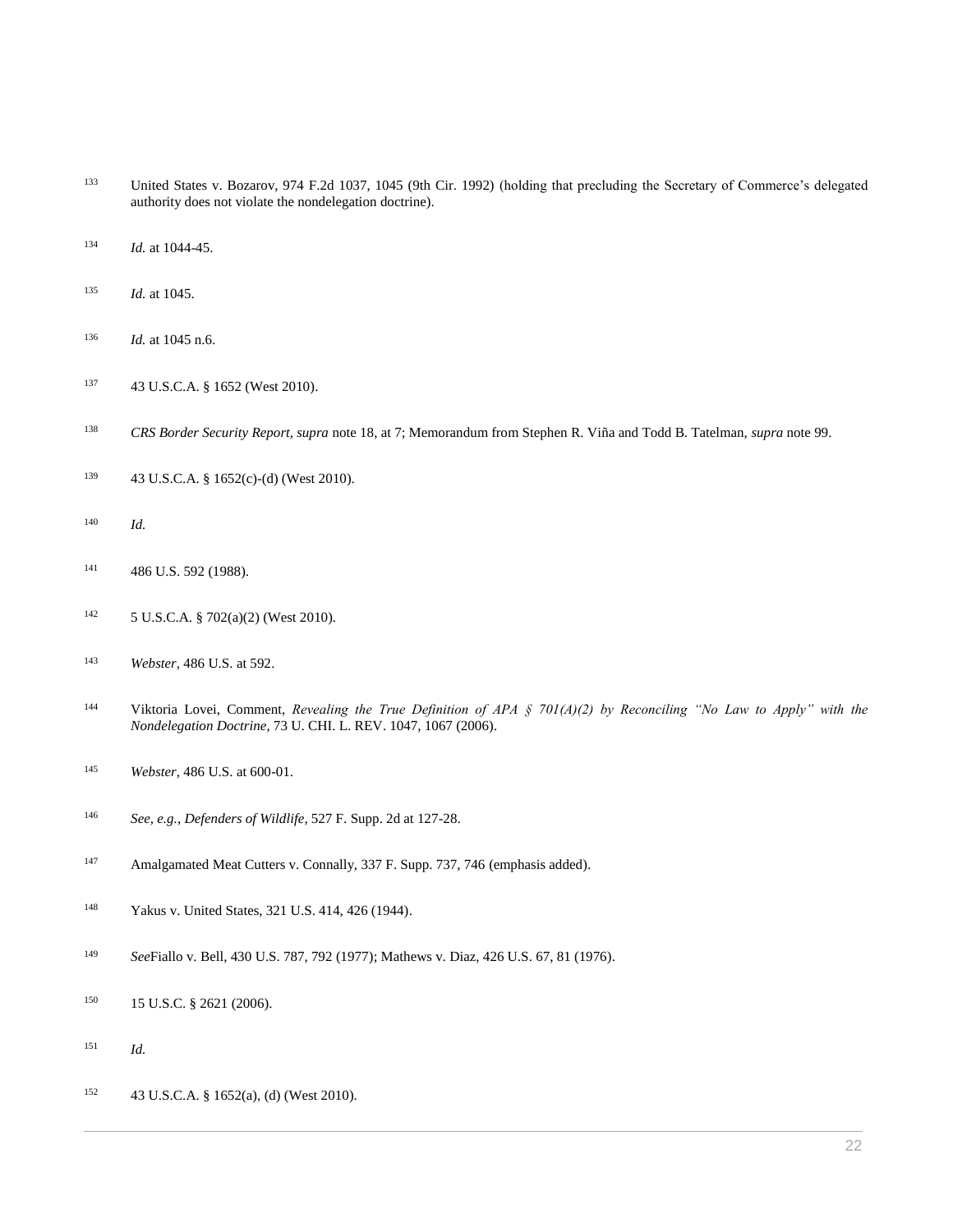- *Webster*[, 486 U.S. at 601.](http://www.westlaw.com/Link/Document/FullText?findType=Y&serNum=1988078090&pubNum=0000780&originatingDoc=I0ecc829f2df011e18b05fdf15589d8e8&refType=RP&fi=co_pp_sp_780_601&originationContext=document&vr=3.0&rs=cblt1.0&transitionType=DocumentItem&contextData=(sc.Search)#co_pp_sp_780_601)
- *See*[8 U.S.C. § 1103](http://www.westlaw.com/Link/Document/FullText?findType=L&pubNum=1000546&cite=8USCAS1103&originatingDoc=I0ecc829f2df011e18b05fdf15589d8e8&refType=LQ&originationContext=document&vr=3.0&rs=cblt1.0&transitionType=DocumentItem&contextData=(sc.Search)) note 102(c) (2006).
- *See, e.g.*, *Garfinkel*[, 29 F.3d at 457.](http://www.westlaw.com/Link/Document/FullText?findType=Y&serNum=1994148950&pubNum=0000506&originatingDoc=I0ecc829f2df011e18b05fdf15589d8e8&refType=RP&fi=co_pp_sp_506_457&originationContext=document&vr=3.0&rs=cblt1.0&transitionType=DocumentItem&contextData=(sc.Search)#co_pp_sp_506_457)
- Alexander Hamilton, Jay & Madison, *The Federalist No. 47*, 373-74 (John C. Hamilton ed., 1880).
- *GAO Border Technology Report, supra* note 23, at 23.
- *CRS Border Security Report, supra* note 17, at 27.
- *Id.*

- *Fact Sheet: Modes of Entry for the Unauthorized Migrant Population*, PEW HISPANIC CTR. (2006), http://pewhispanic.org/files/factsheets/19.pdf.
- *CRS Border Security Report, supra* note 17, at 14.
- *Id.* at 15.
- *See* Mike Levine, *Napolitano: As Recession Deepens, Illegal Immigration from Mexico Declines*, FOXNEWS.COM (Feb. 9, 2009), http:// www.foxnews.com/politics/2009/02/09/napolitano-recession-deepensillegal-immigration-mexico-declines/. *See also* Mike Swift, *Illegal Immigration from Mexico at Lowest Level in Decades; Recession Blamed*, MIAMI HERALD (July 23, 2009), available at http://www.schwartzreport.net/showarticle.php?id=6881.
- Sean Holstege, *Longer, Taller Fencing Gives Illegal Migrants a Higher Hurdle*, ARIZ. REPUBLIC, Nov. 13, 2008, http:// www.azcentral.com/arizonarepublic/news/articles/2008/11/13/20081113borderclimb1113.html.
- Jorge Rivas, Two Young Girls Climb U.S./Mexico Border Fence in 18 Seconds, Color Lines: News for Action (Jan. 4, 2011, 1:45 PM), http:// colorlines.com/archives/2011/01/two\_young\_girls\_climb\_usmexico\_border\_fence\_in\_ 18\_seconds.html.
- *See* Sieff, *supra* note 29 ("Officials at DHS have made it clear that unfenced stretches of land will become a focal point for undocumented immigrants and illegal activity. 'These segments will serve as funnels, allowing us to concentrate our resources, like agents, technology and equipment, in these areas,' said Barry Morrissey, a DHS spokesman. He added that the funneling phenomenon has been well documented in Yuma and Tucson, where the fence has already been constructed").
- *GAO Border Technology Report, supra* note 23, at 23.
- *CRS Border Security Report, supra* note 17, at 26.
- *GAO Border Technology Report, supra* note 23, at 26.

Marosi, *supra* note 55.